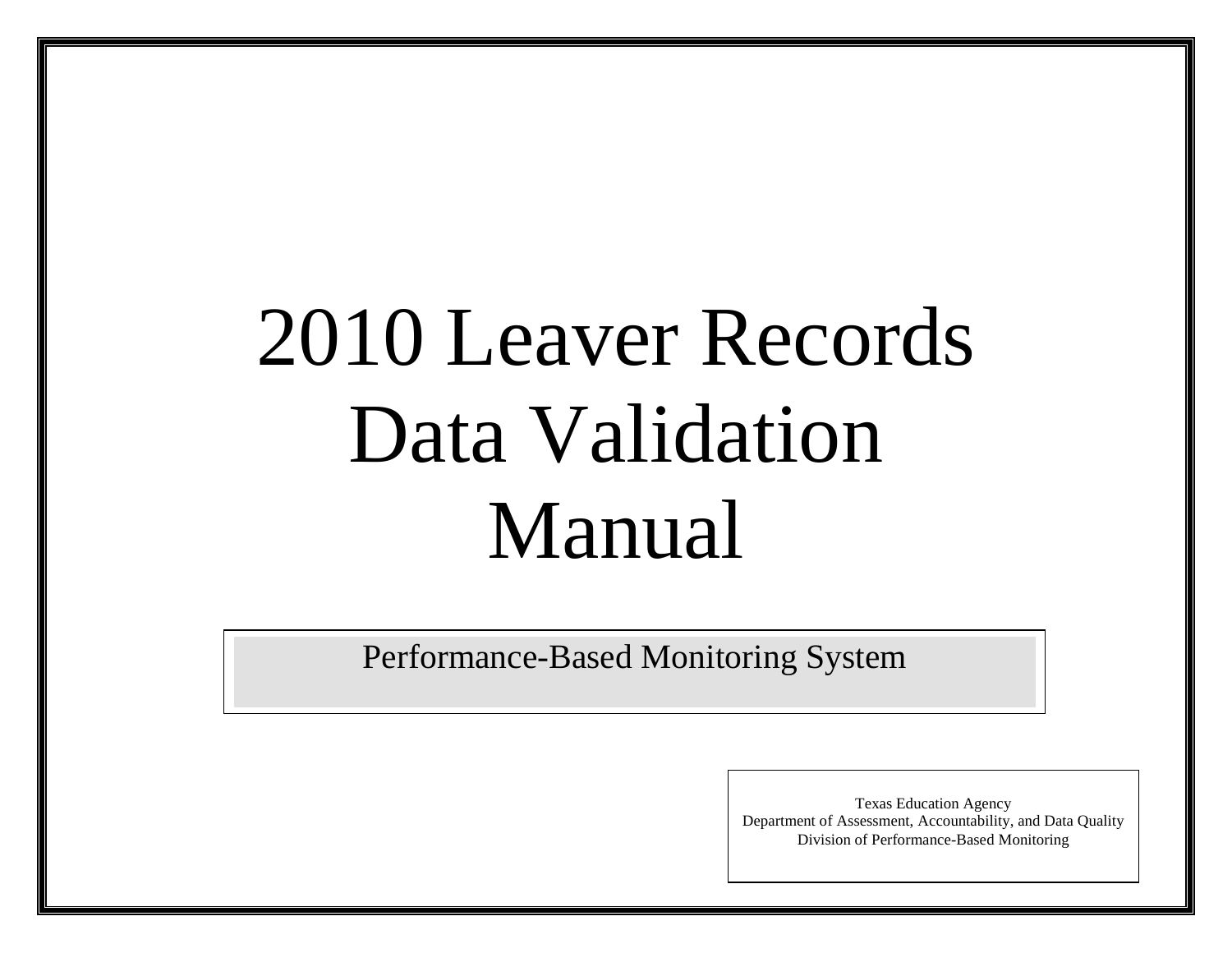**Copyright © Notice** The materials are copyrighted © and trademarked ™ as the property of the Texas Education Agency (TEA) and may not be reproduced without the express written permission of TEA, except under the following conditions:

- 1) Texas public school districts, charter schools, and Education Service Centers may reproduce and use copies of the Materials and Related Materials for the districts' and schools' educational use without obtaining permission from TEA.
- 2) Residents of the state of Texas may reproduce and use copies of the Materials and Related Materials for individual personal use only without obtaining written permission of TEA.
- 3) Any portion reproduced must be reproduced in its entirety and remain unedited, unaltered and unchanged in any way.
- 4) No monetary charge can be made for the reproduced materials or any document containing them; however, a reasonable charge to cover only the cost of reproduction and distribution may be charged.

Private entities or persons located in Texas that are **not** Texas public school districts, Texas Education Service Centers, or Texas charter schools **or** any entity, whether public or private, educational or non-educational, located **outside the state of Texas** *MUST* obtain written approval from TEA and will be required to enter into a license agreement that may involve the payment of a licensing fee or a royalty.

For information contact:

Office of Copyrights, Trademarks, License Agreements, and Royalties Texas Education Agency 1701 N. Congress Ave. Austin, TX 78701-1494 Phone: (512) 463-9270 Email[: copyrights@tea.state.tx.us](mailto:copyrights@tea.state.tx.us)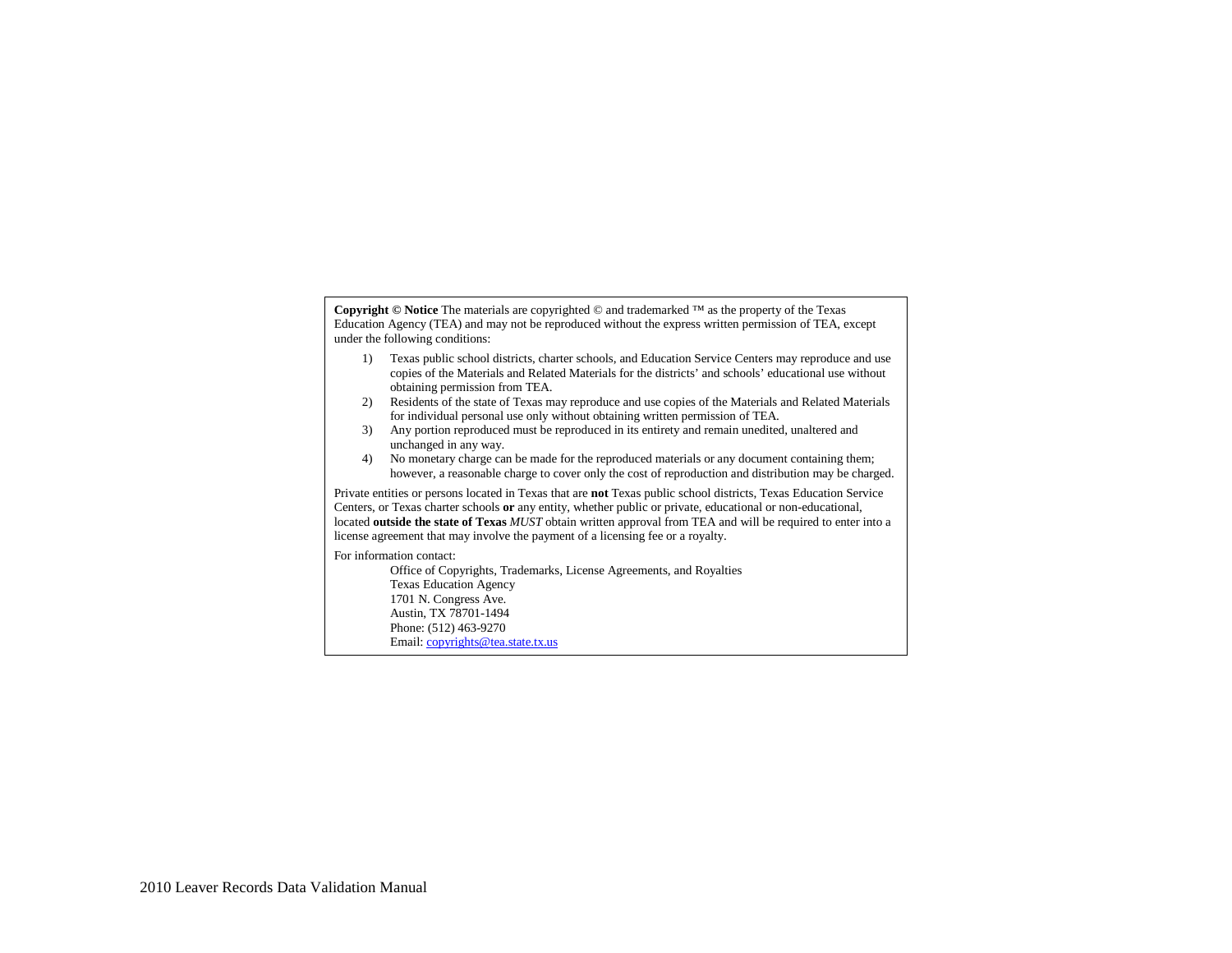#### <span id="page-2-0"></span>**Table of Contents** 2010 Leaver Records Data Validation Manual

## **Section I: Introduction**

## **Section II: 2010 Leaver Records Data Validation Indicators**

<sup>&</sup>lt;sup>1</sup> PET is the Person Identification Database (PID) Enrollment Tracking (PET) extension that opened with the 2005-2006 Fall/Mid-Year release of PEIMS EDIT+ on September 26, 2005.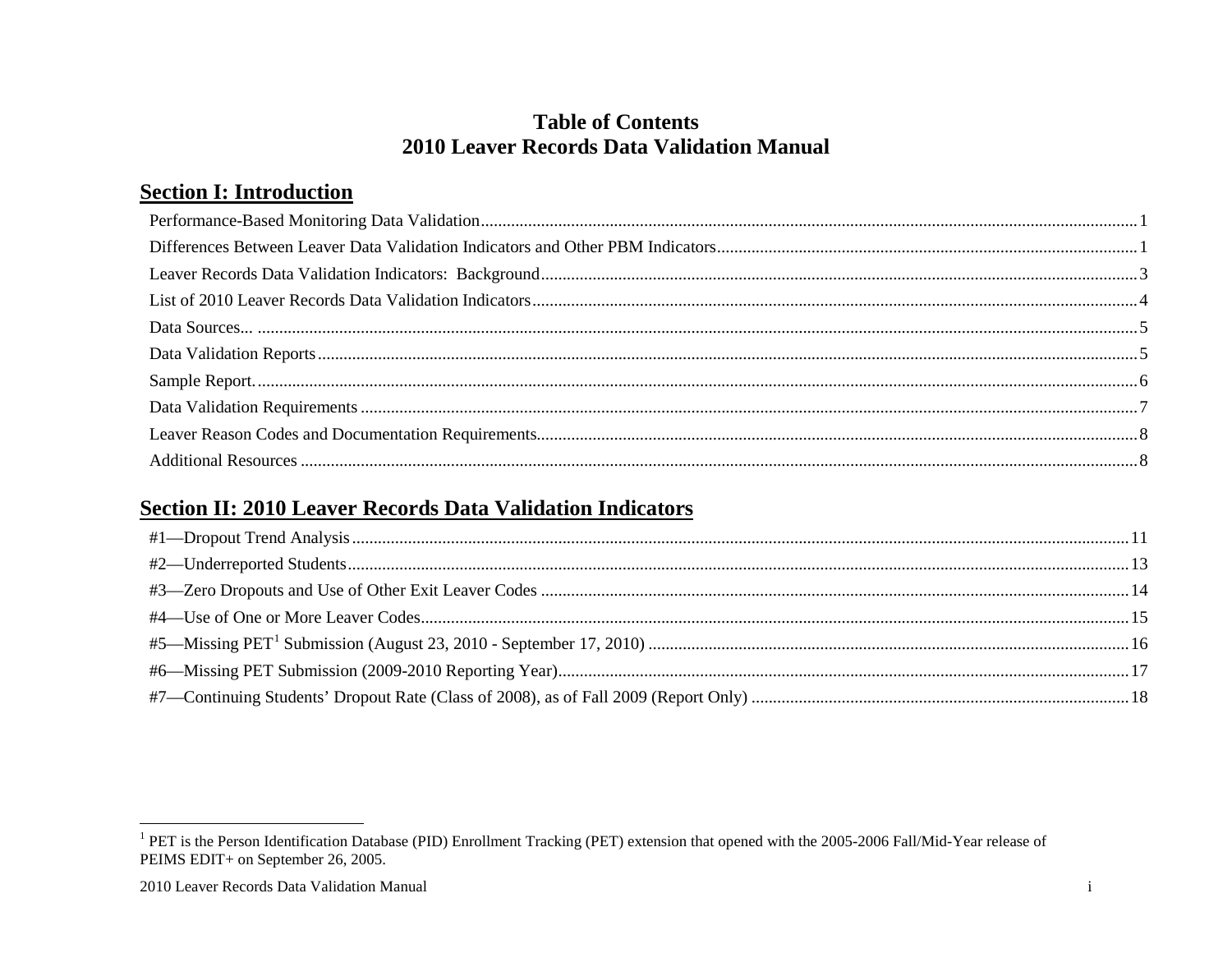## **Section III: Appendices**

## **Section IV: Comments and Questions**

| Comments on the Leaver Records Data Validation Indicators |
|-----------------------------------------------------------|
|-----------------------------------------------------------|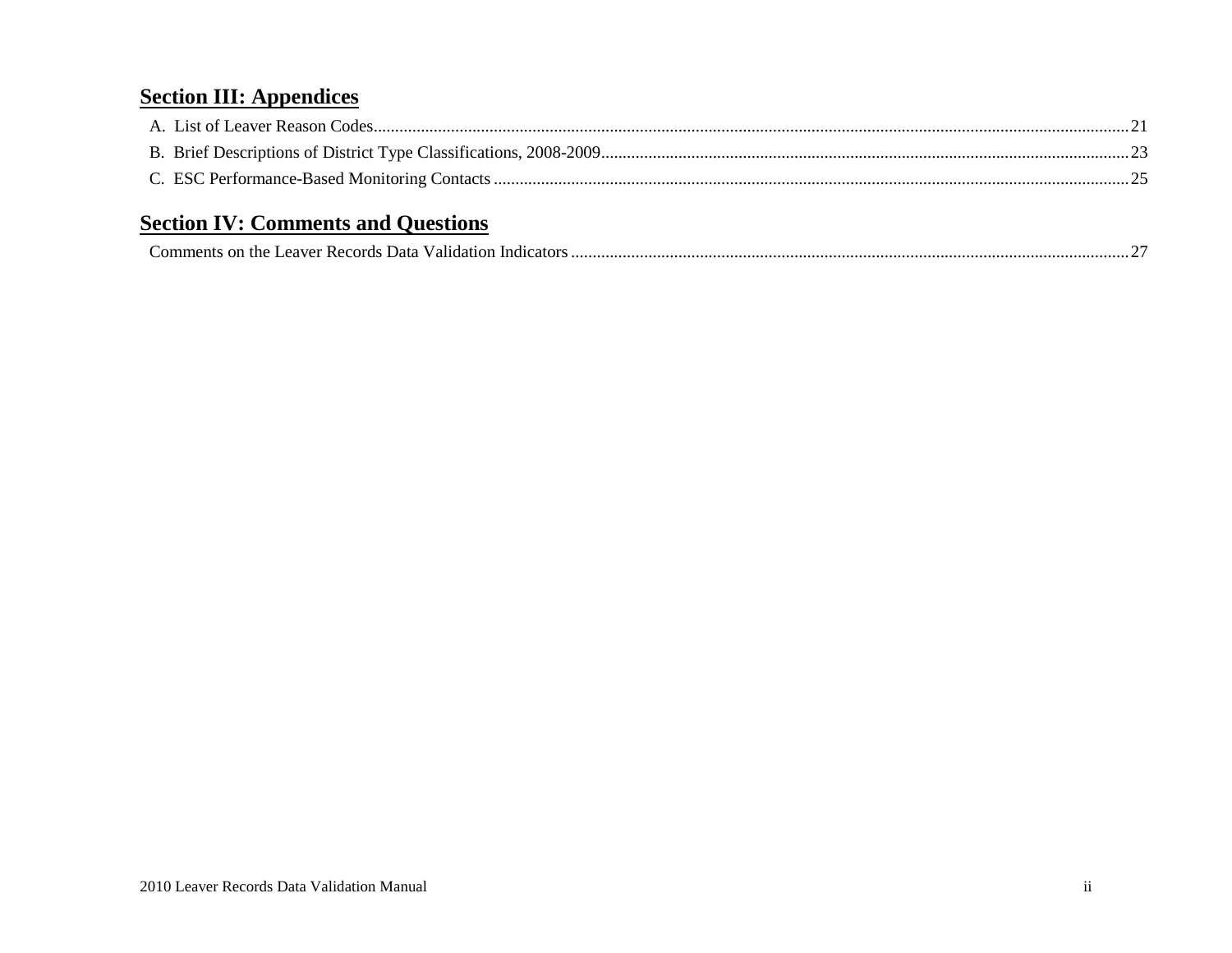## *Section I: Introduction*

#### *Performance-Based Monitoring Data Validation*

The Performance-Based Monitoring (PBM) system, which was developed in 2003 in response to state and federal statute, is a comprehensive system designed to improve student performance and program effectiveness. The PBM system is a data-driven system that uses performance and program effectiveness data submitted to the state by local education agencies (LEAs); therefore, the integrity of these data is critical. To ensure data integrity, the PBM system includes annual data validation analyses that use several different indicators to examine LEAs' leaver and dropout data, student assessment data, and discipline data. Additional data analyses, including random audits, are conducted as necessary to ensure the data submitted to the Texas Education Agency (TEA) are accurate and reliable.

#### *Differences Between Leaver Data Validation Indicators and Other PBM Indicators*

As shown in the table on page 2, there are key differences between the leaver data validation indicators used as part of the PBM Data Validation System and the performance indicators used in the Performance-Based Monitoring Analysis System (PBMAS). A PBMAS performance indicator yields a *definitive* result, e.g., 100% of an LEA's graduates completed the Recommended High School Program. A leaver data validation indicator typically *suggests* an anomaly that a local review may ultimately determine to be verifiable and accurate. For example, an LEA may report all of its leavers as intending to enroll in a private school. This single use of a leaver code for all leavers within a given year suggests a potential data anomaly. However, the LEA may determine, after a local review and verification process, that the exclusive use of one particular leaver code can be validated.

Because a PBMAS performance indicator yields a definitive result, an LEA's performance on PBMAS indicators is made *public*. Because a leaver data validation indicator typically yields a result that is suggestive but may not be definitive, an LEA's initial results on these indicators are *not made public*. Results of the leaver data validation indicators are only released on the Texas Education Agency Secure Environment (TEASE).

Another difference between PBMAS performance indicators and PBM leaver data validation indicators is the use of standards. A PBMAS performance indicator is based on a *standard* that is made public with as much advance notice as possible and that all LEAs can achieve over time. The goal for LEAs on PBMAS performance indicators is progress toward the standard over time. A leaver data validation indicator is typically based on an *annual review of data* in an attempt to identify what data may be anomalous or what trends can be observed over time. Standards on individual leaver data validation indicators generally are not, and generally cannot be, made public in advance, although there are some exceptions (e.g., underreported students). The goal for LEAs on PBM leaver data validation indicators is to report accurate data each year.

The required response by the LEA is also different depending on whether the LEA is identified under a PBMAS performance indicator or a PBM leaver data validation indicator. LEAs identified with a PBMAS performance indicator concern are generally expected to (a) improve performance; or (b) if the identification of a performance indicator concern occurred because of inaccurate data, improve data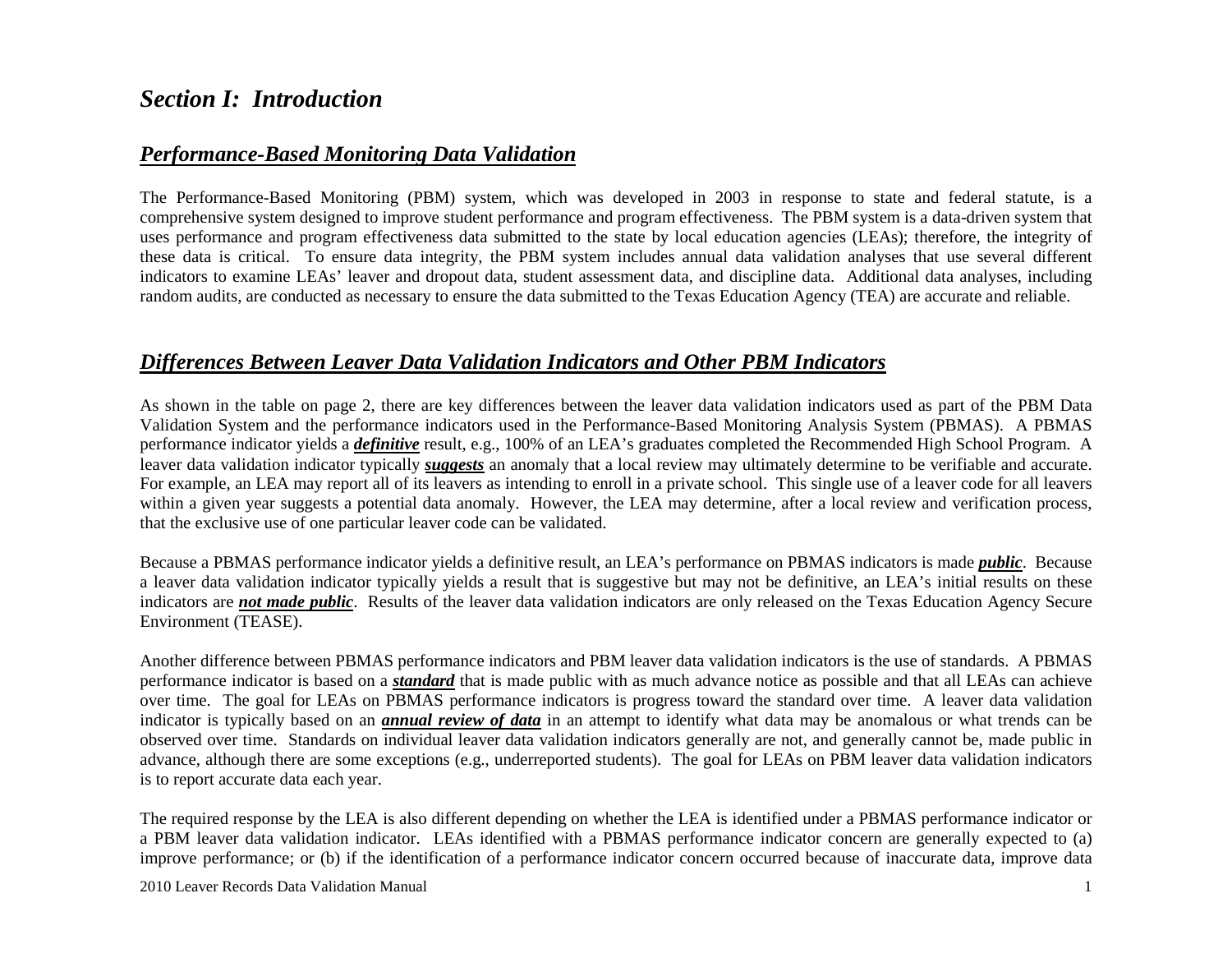collection and submission procedures. LEAs identified as a result of a leaver data validation indicator are generally expected to (a) validate and document that their data are, in fact, correct; and (b) if correct data reflect a program implementation concern, address that concern; or (c) if the LEA's identification occurred because of incorrect data, improve local data collection and submission procedures.

| Differences between Leaver Data Validation Indicators and PBMAS Indicators |                            |                          |                                                                                                     |                                                                                                                                                                              |
|----------------------------------------------------------------------------|----------------------------|--------------------------|-----------------------------------------------------------------------------------------------------|------------------------------------------------------------------------------------------------------------------------------------------------------------------------------|
| <b>Indicator Type</b>                                                      | <b>Result</b>              | <b>Publicly Released</b> | <b>Standards</b>                                                                                    | <b>LEA Response</b>                                                                                                                                                          |
| Leaver Data Validation                                                     | Suggests an anomaly        | N <sub>0</sub>           | Based on annual review<br>of data to identify<br>anomalous data and<br>trends observed over<br>time | Validate accuracy of<br>data locally and, as<br>necessary, improve<br>local data collection and<br>submission procedures<br>or address program<br>implementation<br>concerns |
| <b>PBMAS</b>                                                               | Yields a definitive result | <b>Yes</b>               | Based on standards<br>established in advance                                                        | Improve performance or<br>program effectiveness<br>or if identification<br>occurred because of<br>inaccurate data, improve<br>data collection and<br>submission procedures   |

By their very nature and purpose, leaver data validation indicators may identify some LEAs that are collecting and reporting accurate data. In addition, LEAs are subject to *random* data validation audits. **Confirming the accuracy of data is a critical part of the process that is necessary to validate and safeguard the integrity of the overall PBM system.** As such, the process LEAs engage in to either validate the accuracy of their data or determine that erroneous data were submitted is fundamental to the integrity of the entire system.

Many LEAs initially identified through a leaver data validation indicator will be able to confirm the accuracy of their data. This is expected and should be handled by those LEAs as a routine data confirmation that is documented locally and, in some cases, communicated back to the agency. Other LEAs identified through a leaver data validation indicator will find their anomalous data to be the result of an isolated reporting error that can be addressed through better training, improved quality control of local data collection and submission processes, or other targeted local response. For some LEAs identified through a leaver data validation indicator, it will be determined that the anomalous data reflect a systemic issue within one data collection (e.g., leaver data in general) or a pervasive issue (i.e., across data systems). In these less typical occurrences, the LEA's response will be more extensive, including more involvement by the agency and the application of sanctions as necessary and appropriate.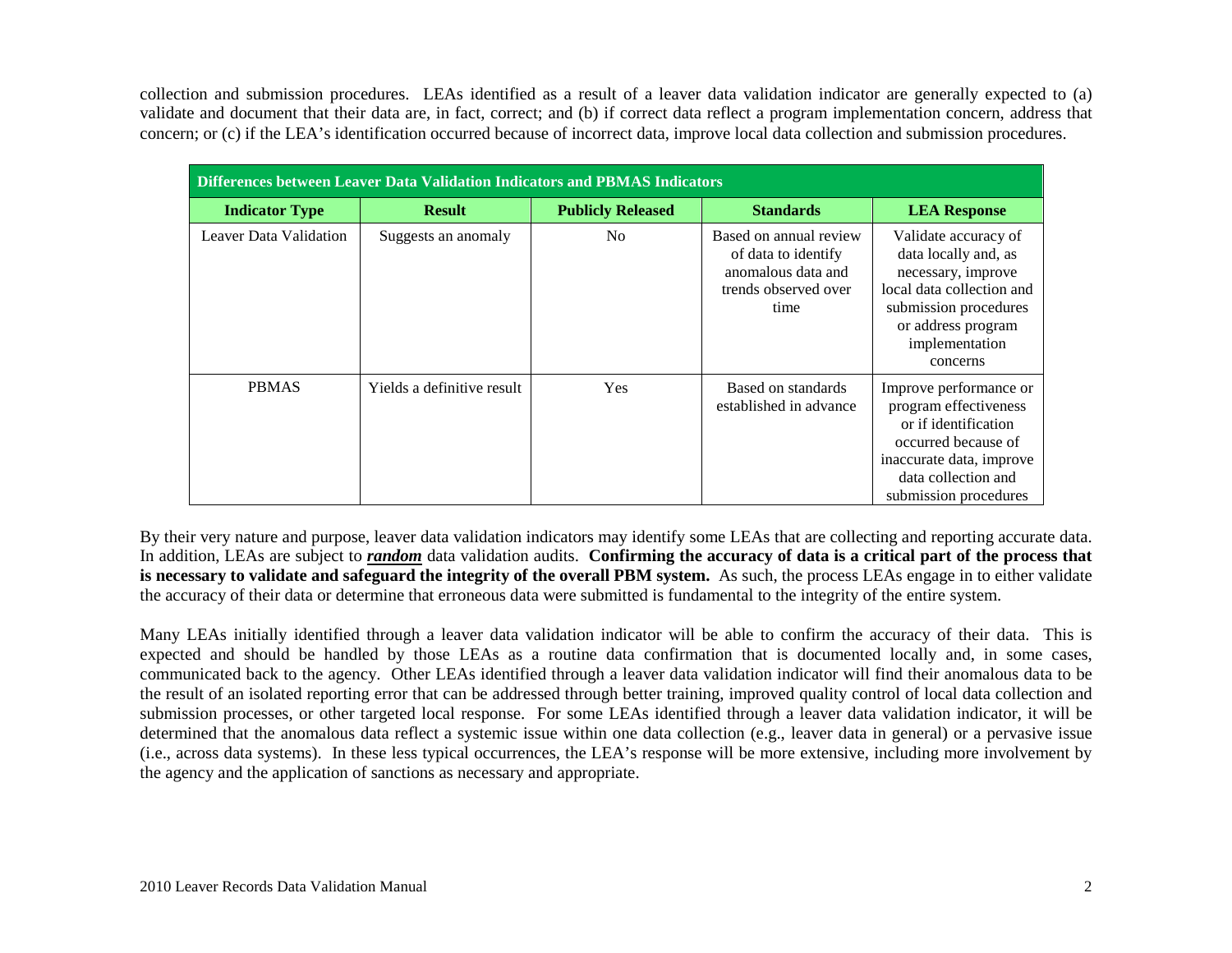#### *Leaver Records Data Validation Indicators: Background*

Since 1997-1998, the integrity of leaver records has been evaluated annually by TEA through various indicators and data analyses. Statutory requirements have also guided TEA's leaver records data validation efforts. During the 78<sup>th</sup> Legislature Regular Session (2003), Texas Education Code was amended to require an annual electronic audit of dropout records and a report based on the findings of the audit. House Bill 3, passed during the 81<sup>st</sup> Legislature Regular Session (2009), maintained this requirement in TEC, §39.308:

TEC §39.308. Annual Audit of Dropout Records; Report. (a) The commissioner shall develop a process for auditing school district dropout records electronically. The commissioner shall also develop a system and standards for review of the audit or use systems already available at the agency. The system must be designed to identify districts that are at high risk of having inaccurate dropout records and that, as a result, require on-site monitoring of dropout records.

(b) If the electronic audit of a school district's dropout records indicates that a district is not at high risk of having inaccurate dropout records, the district may not be subject to on-site monitoring under this subsection.

(c) If the risk-based system indicates that a school district is at high risk of having inaccurate dropout records, the district is entitled to an opportunity to respond to the commissioner's determination before on-site monitoring may be conducted. The district must respond not later than the 30th day after the date the commissioner notifies the district of the commissioner's determination. If the district's response does not change the commissioner's determination that the district is at high risk of having inaccurate dropout records or if the district does not respond in a timely manner, the commissioner shall order agency staff to conduct on-site monitoring of the district's dropout records.

(d) The commissioner shall notify the board of trustees of a school district of any objection the commissioner has to the district's dropout data, any violation of sound accounting practices or of a law or rule revealed by the data, or any recommendation by the commissioner concerning the data. If the data reflect that a penal law has been violated, the commissioner shall notify the county attorney, district attorney, or criminal district attorney, as appropriate, and the attorney general.

(e) The commissioner is entitled to access to all district records the commissioner considers necessary or appropriate for the review, analysis, or approval of district dropout data.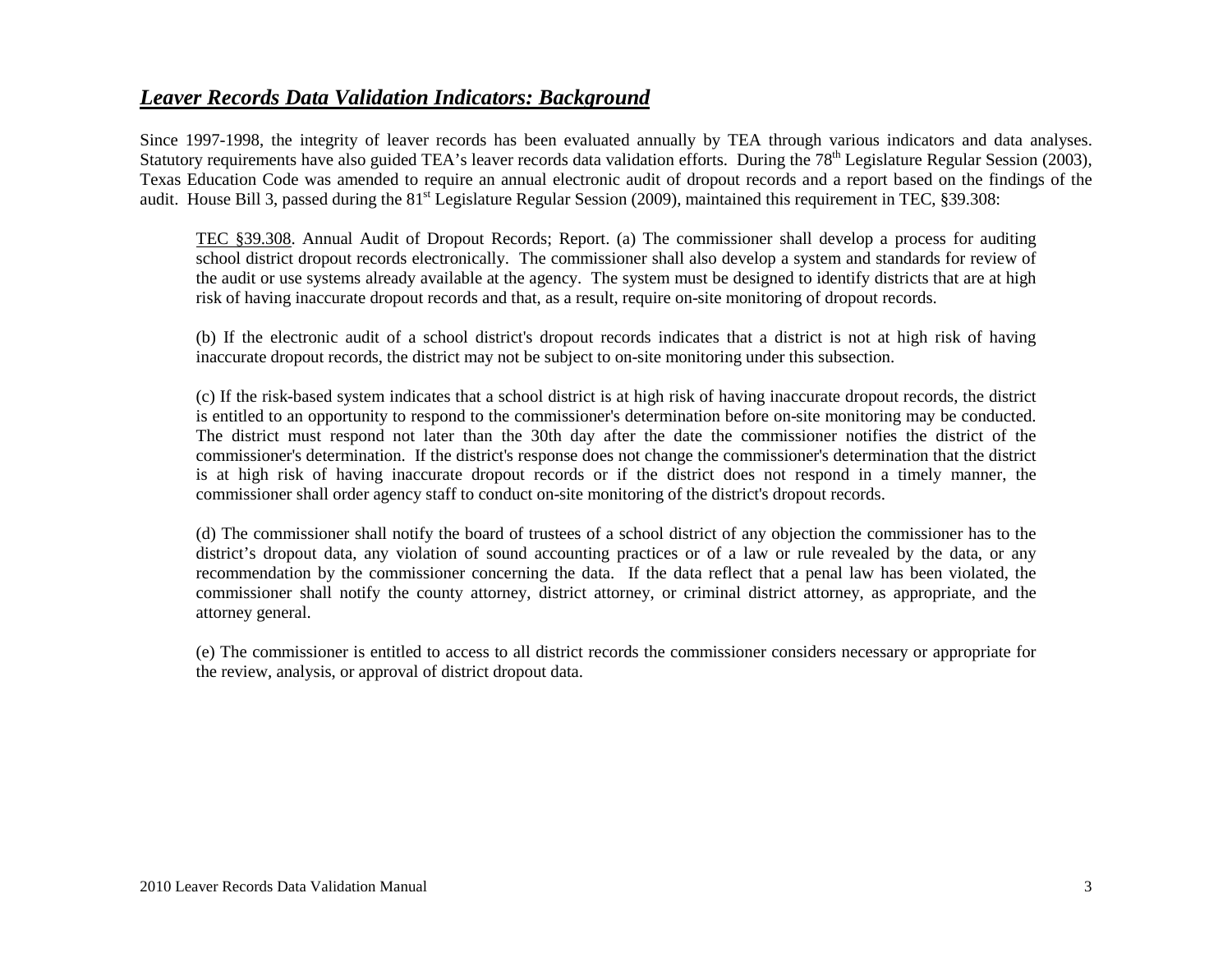## <span id="page-7-0"></span>*List of 2010 Leaver Records Data Validation Indicators*

Seven data validation indicators have been developed to meet the statutory requirements described above. Detailed information on all of these indicators is provided in the next section of this manual.

- 1. Dropout Trend Analysis
- 2. Underreported Students
- 3. Zero Dropouts and Use of Other Exit Leaver Codes
- 4. Use of One or More Leaver Codes
- 5. Missing  $PET^2$  $PET^2$  Submission (August 23, 2010 September 17, 2010)
- 6. Missing PET Submission (2009-2010 Reporting Year)
- 7. Continuing Students' Dropout Rate (Class of 2008), as of Fall 2009 (Report Only)

 $^{2}$  PET is the Person Identification Database (PID) Enrollment Tracking (PET) extension that opened with the 2005-2006 Fall/Mid-Year release of PEIMS EDIT+ on September 26, 2005.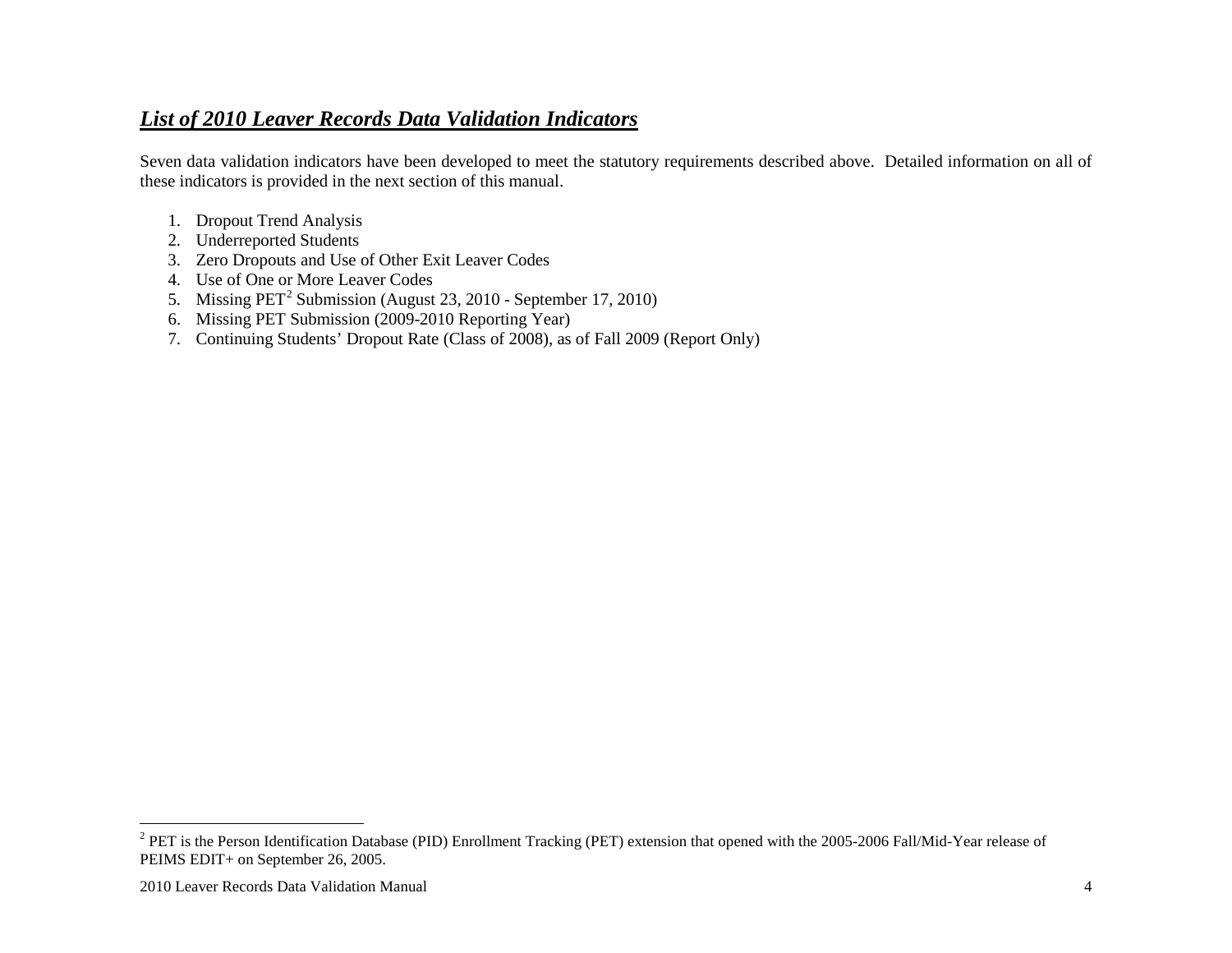#### <span id="page-8-1"></span><span id="page-8-0"></span>*Data Sources*

The data source for Indicators #1-4 and #7 is the PEIMS 20[3](#page-8-0) Record.<sup>3</sup> (See Appendix A for a list of the leaver codes from the PEIMS 203 Record used in these indicators.) These data are part of districts' annual fall PEIMS submission and reflect the 2008-2009 leaver data submitted by districts in the fall of 2009. Indicators #1and #7 also include PEIMS 203 Record data submitted by districts in the fall of 2008; additionally, Indicator #1 includes PEIMS 203 Record data submitted by districts in the fall of 2007. The data source for Indicators #5 and #6 is PID Enrollment Tracking reports for September 1, 2009 through September 17, 2010.

## *Data Validation Reports*

District-level reports and certain student-level data<sup>[4](#page-8-1)</sup> have been generated for each district identified for further validation on one or more of the 2010 leaver data validation indicators and/or districts with data to report on the Continuing Students' Dropout Rate indicator. These reports and student-level data are available via the TEASE application. Districts not identified for further validation and districts with no data to report on the Continuing Students' Dropout Rate indicator will receive the following message if they attempt to access the report on TEASE: *"Your district was not identified in the 2010 leaver data validation analysis, and therefore no report will be generated."*

If a district has been identified for further validation on an indicator, this is referred to as "triggering" an indicator. The district count of the number of leavers with a certain leaver code, the total number of leavers, and the percent of leavers with a certain leaver code will be noted on each district's report. Only the indicators a district triggers and/or any Report Only indicators for which the district has data will be listed on the report. For example, in the sample report below, only certain indicators are listed because the sample district only triggered four specific indicators as shown. The fifth indicator listed on the sample report is a Report Only indicator, which is provided for any district with data to report on that indicator.

<sup>&</sup>lt;sup>3</sup> In addition, based on the attendance and enrollment records of all districts, the records of Texas graduates for the last several years, and the GED certificate records, TEA identifies students for whom districts do not need to submit leaver records: movers, previous graduates, and GED recipients.

<sup>4</sup> Student-level data are not applicable to Indicator #1, Indicator #5, and Indicator #6. Student-level data are not provided for Indicator #2 because the data (underreported students) are readily available in the PEIMS EDIT+ application (Report PRF0B032). The EDIT+ report lists presumed underreported students and may vary slightly from the final lists. Student-level data are not provided for Indicator #7 because the list of student continuers who dropped out is readily available through the secure Accountability TEASE application (RES tab).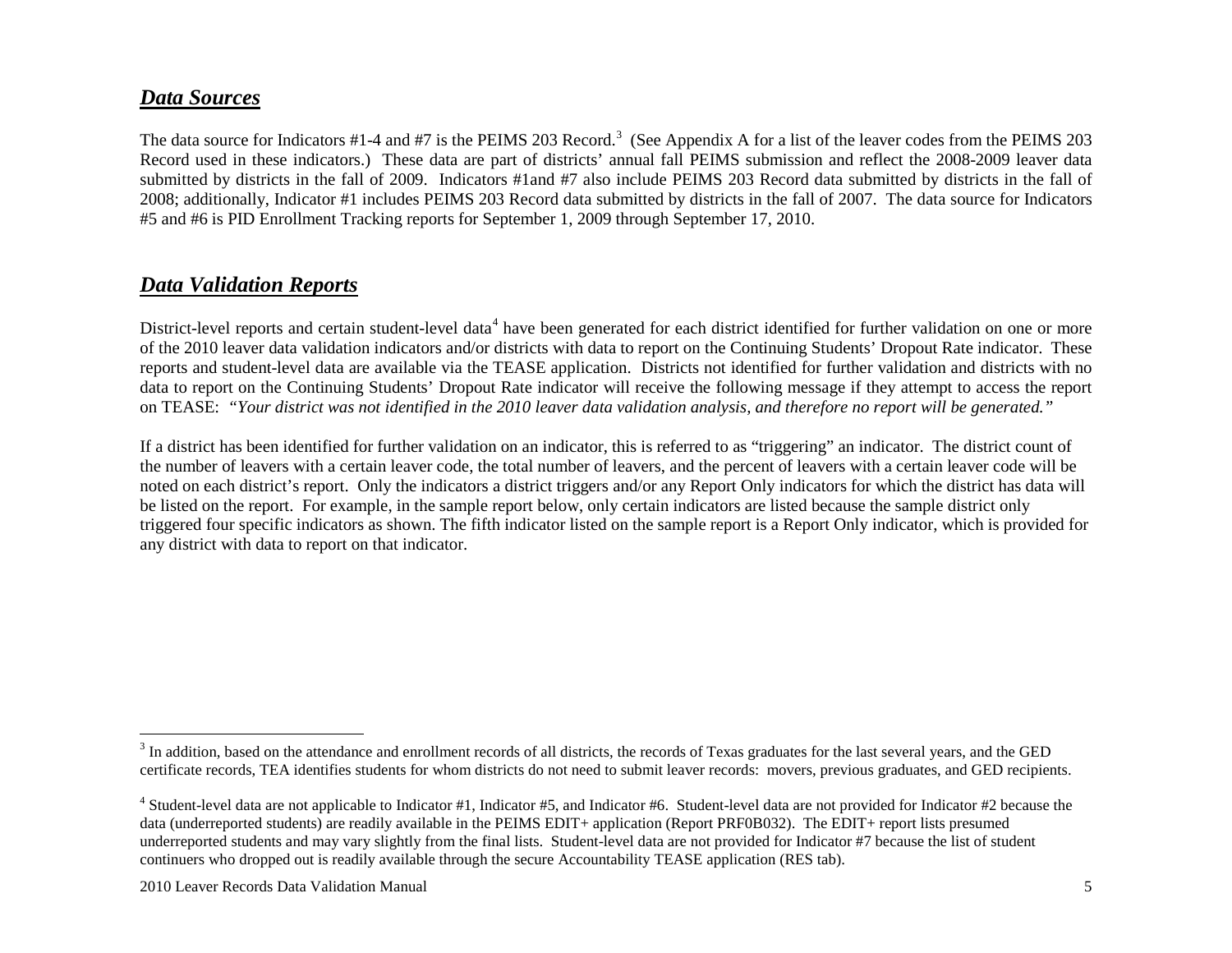#### **SAMPLE REPORT**

C O N F I D E N T I A L Texas Education Agency 2010 PBM Data Validation Report Leaver Records

Example ISD Region ZZ District Type: 7-Non-Metropolitan: Stable

#### DATA SOURCE:

INDICATOR 1 = PEIMS FALL SUBMISSION 2007, 2008, and 2009 (203 Record) INDICATORS 2-4 = PEIMS FALL SUBMISSION 2009 (203 Record) INDICATORS 5-6 = PID ENROLLMENT TRACKING 09/01/09-09/17/10 INDICATOR 7 = PEIMS FALL SUBMISSION 2008 and 2009 \*\*\*\*\*\*\*\*\*\*\*\*\*\*\*\*\*\*\*\*\*\*\*\*\*\*\*\*\*\*\*\*\*\*\*\*\*\*\*\*\*\*\*\*\*\*\*\*\*\*\*\*\*\*\*\*\*\*\*\*\*\*\*\*\*\*\*\*\*\*\*\*\*\*\*\*\*\*\*\*\*\*\*\*\*\*\*\*\*\*\*\*\*\*\*\*\*\*\*\*\*\*\*\*\*\*\*\*\*\*\*\*\*\*\*\*\*\*\*\*\*\*

#### INDICATOR

| 1. DROPOUT TREND ANALYSIS<br>2007-2009                           | 2007<br><b>DROPOUT RATE</b><br>10.0 | 2009<br><b>DROPOUT RATE</b><br>1.0                          | <b>CHANGE</b><br>2007 TO 2009<br>$-9.0$       |                                   |
|------------------------------------------------------------------|-------------------------------------|-------------------------------------------------------------|-----------------------------------------------|-----------------------------------|
| 2. UNDERREPORTED STUDENTS                                        | NUMBER OF<br><b>UNDERREPORTED</b>   | <b>TOTAL</b><br><b>REPORTED AND</b><br><b>UNDERREPORTED</b> |                                               | PERCENT OF<br>UNDERREPORTED       |
|                                                                  | 525                                 | 7000                                                        |                                               | 7.5                               |
| 4. USE OF ONE OR MORE LEAVER CODES                               | <b>LEAVER</b><br><b>CODE</b><br>60  | <b>NUMBER</b><br>OF CODE<br>23                              | <b>NUMBER OF</b><br><b>LEAVERS</b><br>115     | <b>PERCENT</b><br>OF CODE<br>20.0 |
| 5. MISSING PET SUBMISSION (AUGUST 23, 2010 - SEPTEMBER 17, 2010) |                                     |                                                             | <b>REPORT DATE RANGE</b><br>08/23/10-09/17/10 |                                   |

#### 7. CONTINUING STUDENTS' DROPOUT RATE (CLASS OF 2008), AS OF FALL 2009 (REPORT ONLY)

|                   |                      | <b>TOTAL CLASS OF 2008</b> | <b>TOTAL CLASS</b> |
|-------------------|----------------------|----------------------------|--------------------|
|                   | CONTINUING STUDENTS' | CONTINUERS WHO DROPPED OUT | OF 2008            |
| <b>STATE RATE</b> | DROPOUT RATE         | AS OF FALL 2009            | CONTINUERS         |
| <b>TBD</b>        |                      | 10                         | 80                 |

This report contains confidential information and data that are not masked to protect individual student confidentiality. Unauthorized disclosure of confidential student information is illegal as provided in the Family Educational Rights and Privacy Act of 1974 (FERPA) and implementing federal regulations found in 34 CFR, Part 99.

For detailed information on each of the indicators above, see the 2010 Leaver Records Data Validation Manual available a[t http://www.tea.state.tx.us/index3.aspx?id=4664.](http://www.tea.state.tx.us/index3.aspx?id=4664)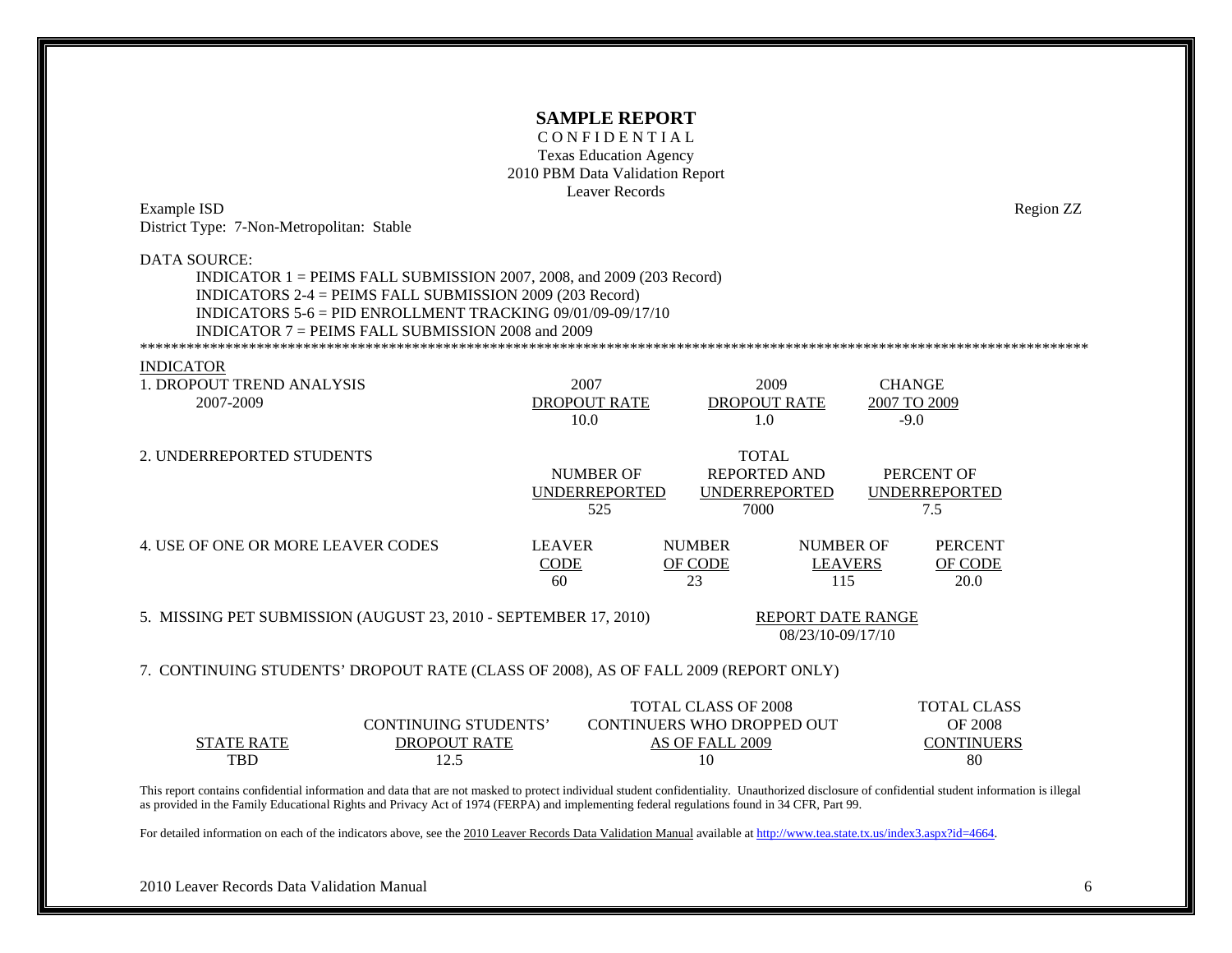The data in the sample report above can be interpreted as follows:

DROPOUT TREND ANALYSIS: The district's dropout rate decreased 9 percentage points between 2007 and 2009, a trend that is appreciably different from the decrease in dropout rates of other similar districts. *However, this decrease in dropout rates may be the result of accurate reporting of leaver data by the district. Validation of accurate data is a critical safeguard that helps ensure the integrity of the overall PBM system.*

UNDERREPORTED STUDENTS: Both the district's total number of underreported students (525) and the district's underreported percent (7.5%) exceed the state standards of 150 (count) and 4.0% (percent). (A district can trigger this indicator for not meeting one or both of the state standards.)

USE OF ONE OR MORE LEAVER CODES: The district's percent of leavers coded 60 (intent to home school) is 20 percent. *However, this leaver code use may be the result of accurate reporting of leaver data by the district. Validation of accurate data is a critical safeguard that helps ensure the integrity of the overall PBM system.*

MISSING PET SUBMISSION (AUGUST 23, 2010 - SEPTEMBER 17, 2010): A required PET submission was not received by the agency during the date range of August 23, 2010 through September 17, 2010.

CONTINUING STUDENTS' DROPOUT RATE (CLASS OF 2008), AS OF FALL 2009 (REPORT ONLY INDICATOR): Of all the district's students in the graduating class of 2008, a total of 80 students continued to a fifth year. One year later, in the fall of 2009, 10 of those 80 students had dropped out, resulting in a 12.5% continuing students' dropout rate for the district from the fall of 2008 to the fall of 2009. These data, along with the state rate, are reported for district information and planning purposes. (The state rate is listed as "To Be Determined" [TBD] on the sample report but will appear as an actual rate on each district's report.)

#### *Data Validation Requirements*

The Program Monitoring and Interventions (PMI) Division will notify each district selected for a PBM leaver data validation intervention via the Intervention Stage and Activity Manager (ISAM) on TEASE. The PMI Division will inform districts that intervention stages have been posted to ISAM by posting a "To the Administrator Addressed" letter on the TEA web page for correspondence or sending a "To the Administrator Addressed" letter via electronic mail or first-class mail. It is the district's obligation to access the correspondence from the PMI Division by (a) subscribing to the listserv for "To the Administrator Addressed" correspondence; and (b) accessing the ISAM system as directed to retrieve intervention instructions and information. Guidance and resource documents that pertain specifically to the performance-based monitoring data validation indicators are available at: [http://ritter.tea.state.tx.us/pmi/datamon/.](http://ritter.tea.state.tx.us/pmi/datamon/) These documents have been developed to support districts in reviewing their current data reporting and programmatic practices related to leaver and dropout data.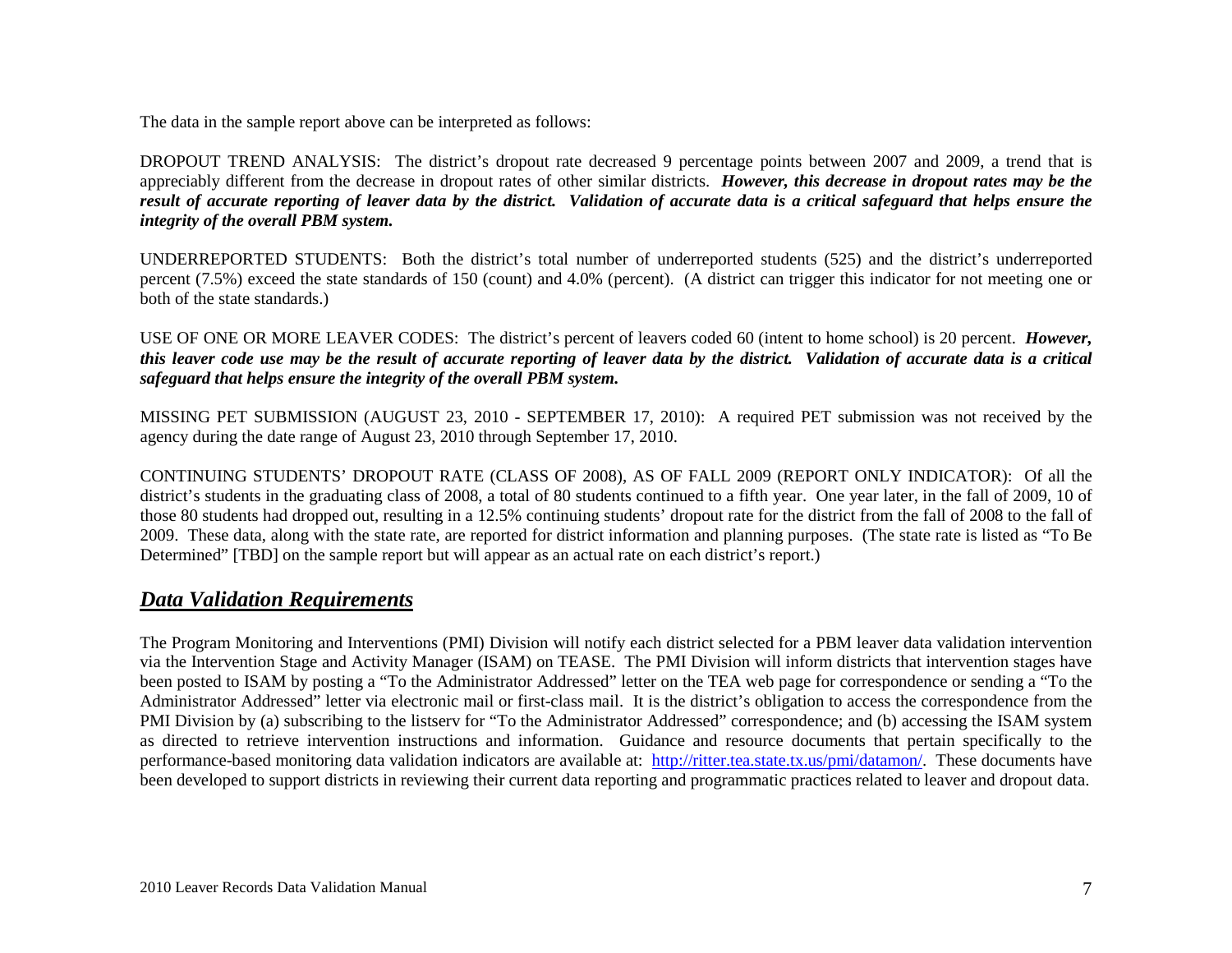#### *Leaver Reason Codes and Documentation Requirements*

Appendix D of the *2009-2010 PEIMS Data Standards* provides an expanded definition and specific guidelines on acceptable documentation for each of the leaver reason codes. This appendix can be accessed at the following web address: [http://www.tea.state.tx.us/index4.aspx?id=3014.](http://www.tea.state.tx.us/index4.aspx?id=3014)

#### *Additional Resources*

Performance-based monitoring contacts at each education service center are available to provide districts with technical assistance concerning the 2010 leaver data validation indicators (See Appendix C). In addition, the *PEIMS Data Standards*, which describe the PEIMS data reporting requirements and provide descriptions of data elements and the codes used to report them, as well as PEIMS Edit+ reports, are available as additional resources for districts. These resources can be readily accessed from the following web address: [http://www.tea.state.tx.us/index4.aspx?id=3012.](http://www.tea.state.tx.us/index4.aspx?id=3012) There are several PEIMS EDIT+ reports districts may find helpful as part of a local review of leaver coding. These reports are based on data reported by districts.

- **PRF8D002: School Leaver Roster**
- **PRF8D003: School Leaver Summary**
- **PRF8D004: Non-Dropout Non-Graduate Leaver Roster**
- **PRF6D002: Dropout Roster**
- **PRF0B032: Presumed Underreported Students List**

In addition, the annual report, *Secondary School Completion and Dropouts in Texas Public Schools,* is a comprehensive report that includes summary information about both high school completion and non-completion. The district supplement to this report (available at [http://www.tea.state.tx.us/index4.aspx?id=4080\)](http://www.tea.state.tx.us/index4.aspx?id=4080) contains data tables and listings of secondary school completion and dropout data at the district level. District-by-district listings of annual dropout rates and completion rates are presented, and a district listing of year-toyear reporting of students is also included. Other helpful tools and datasets can be found by accessing the Data Search menu at the following web site address: [http://ritter.tea.state.tx.us/acctres/entry.html.](http://ritter.tea.state.tx.us/acctres/entry.html)

Finally, district personnel with authorized access to the TEASE Accountability application can retrieve a variety of dropout and completion products made available each year by the Accountability Research Division via the RES tab on the TEASE Accountability application. These products provide detailed annual dropout and completion information, including student-level lists and campus and district aggregates. Planning tools and detailed explanation documents to assist districts are also available.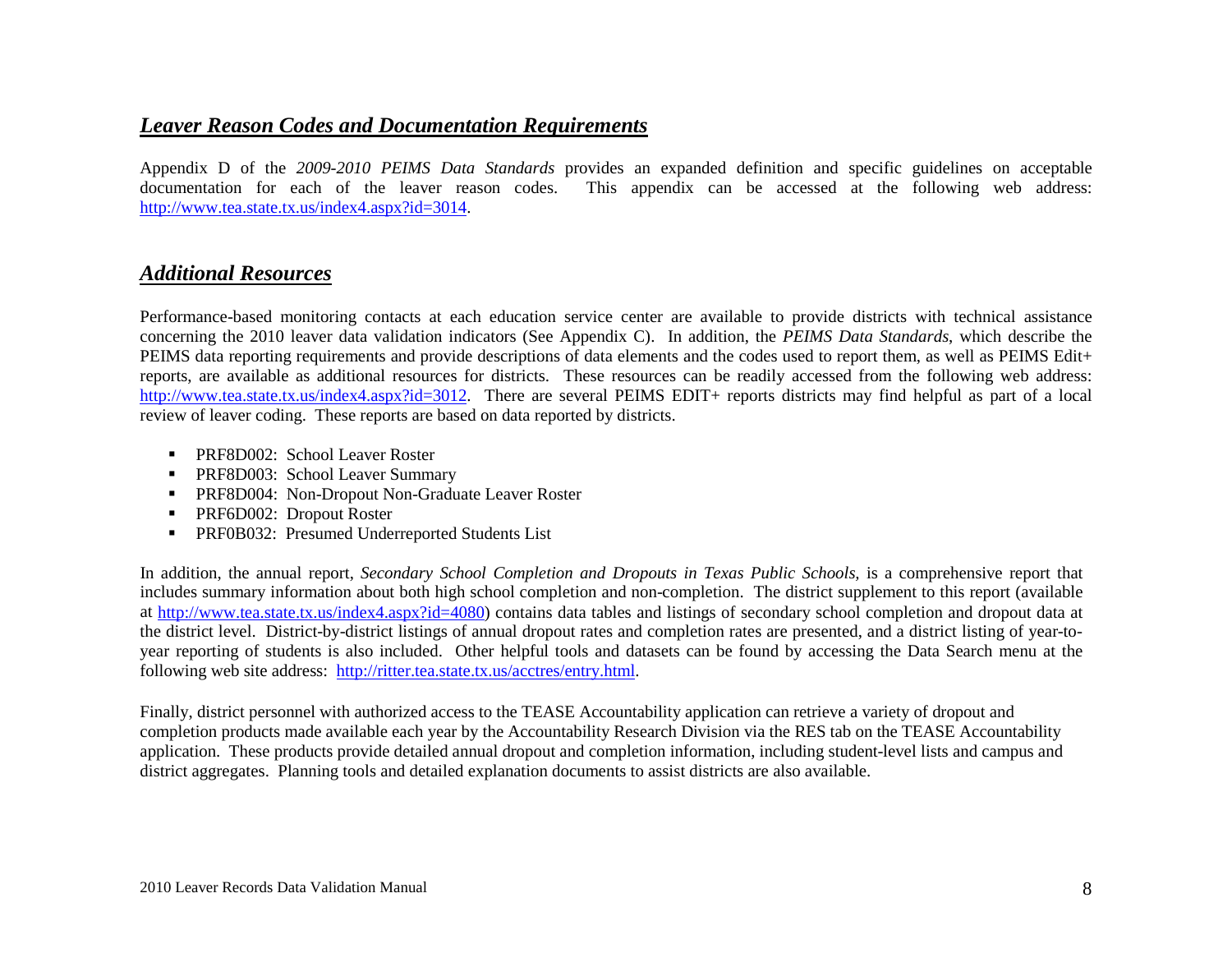## Section II

# Leaver Records Data Validation Indicators

2010 Leaver Records Data Validation Manual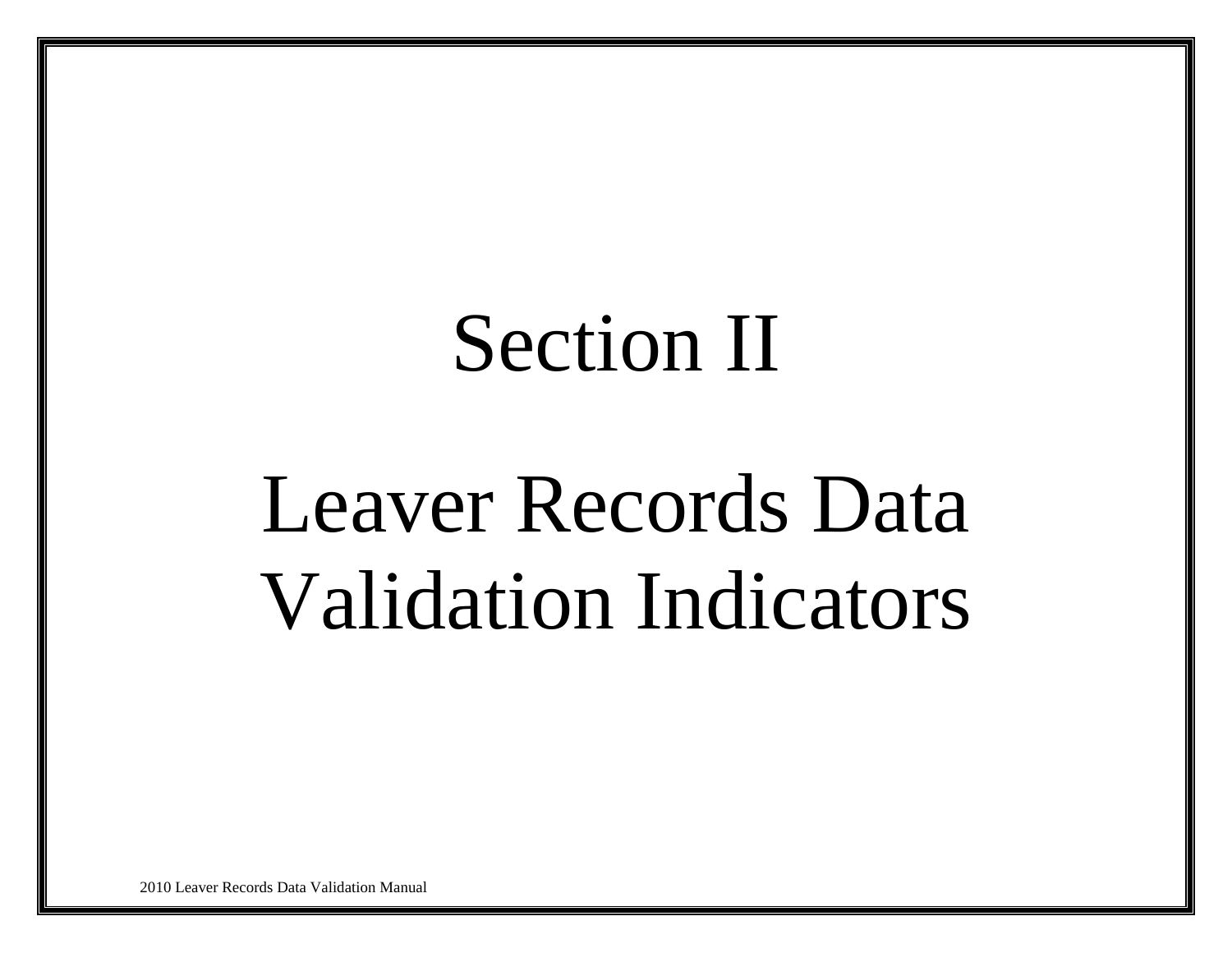*This Page Intentionally Left Blank*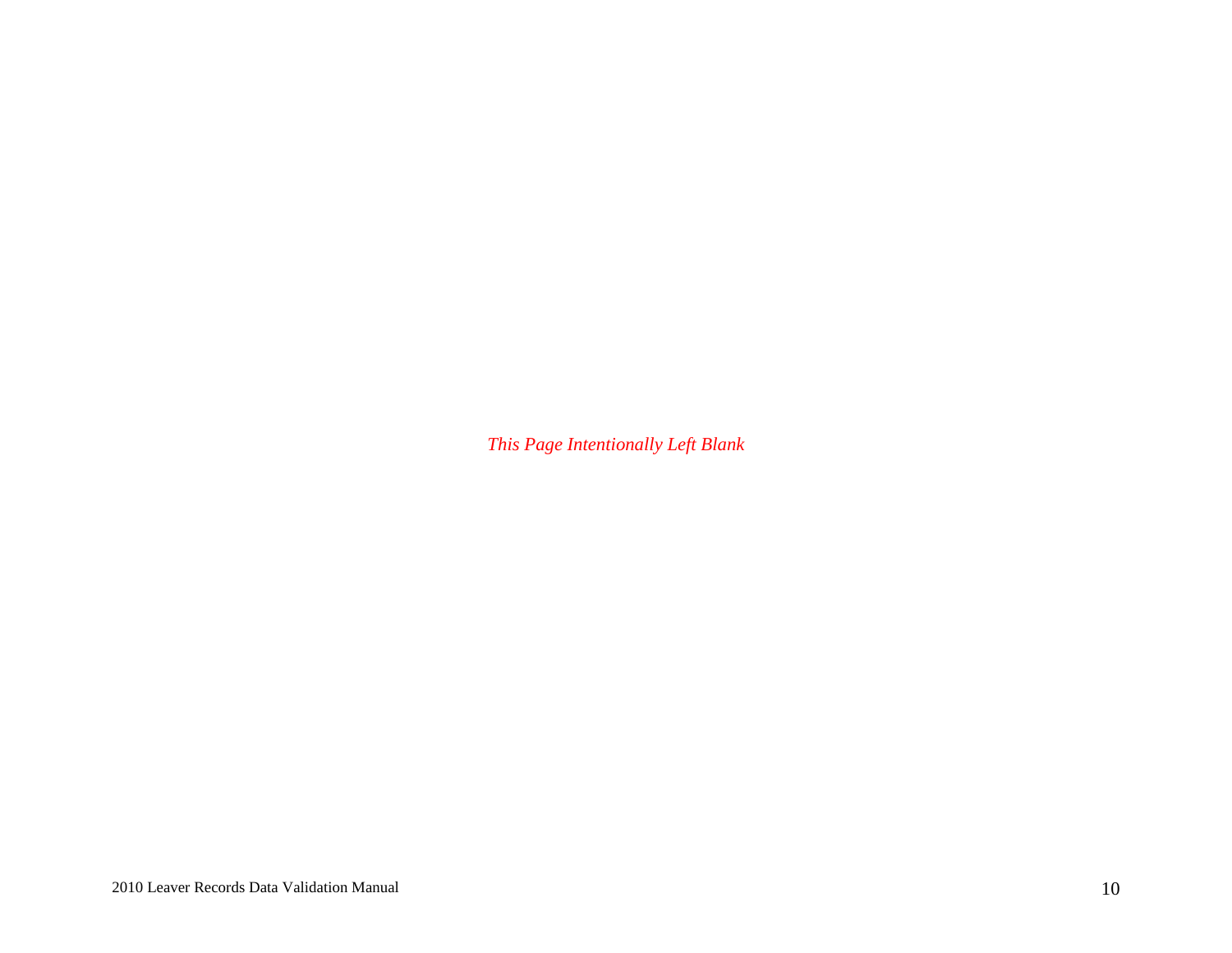#### **Leaver Records Data Validation Indicator #1: Dropout Trend Analysis**

**This indicator identifies districts that reported a decrease in annual dropout rates that was significantly greater than the reported decreases of other similar districts over either two or three years.**

#### **INDICATOR CALCULATION**

| A district's two-year change in dropout rates is calculated as follows: |                                                                                                       |  |  |
|-------------------------------------------------------------------------|-------------------------------------------------------------------------------------------------------|--|--|
| District 2009 dropout                                                   | District number of students in Grades 7-12 who dropped out of school in the 2008-2009 school year     |  |  |
| rate                                                                    | District number of students in Grades 7-12 in attendance at any time during the 2008-2009 school year |  |  |
| <b>MINUS</b>                                                            |                                                                                                       |  |  |
| District 2008 dropout                                                   | District number of students in Grades 7-12 who dropped out of school in the 2007-2008 school year     |  |  |
| rate                                                                    | District number of students in Grades 7-12 in attendance at any time during the 2007-2008 school year |  |  |
|                                                                         | A district's three-year change in dropout rates is calculated as follows:                             |  |  |
| District 2009 dropout                                                   | District number of students in Grades 7-12 who dropped out of school in the 2008-2009 school year     |  |  |
| rate                                                                    | District number of students in Grades 7-12 in attendance at any time during the 2008-2009 school year |  |  |
| <b>MINUS</b>                                                            |                                                                                                       |  |  |
| District 2007 dropout                                                   | District number of students in Grades 7-12 who dropped out of school in the 2006-2007 school year     |  |  |
| rate                                                                    | District number of students in Grades 7-12 in attendance at any time during the 2006-2007 school year |  |  |
|                                                                         |                                                                                                       |  |  |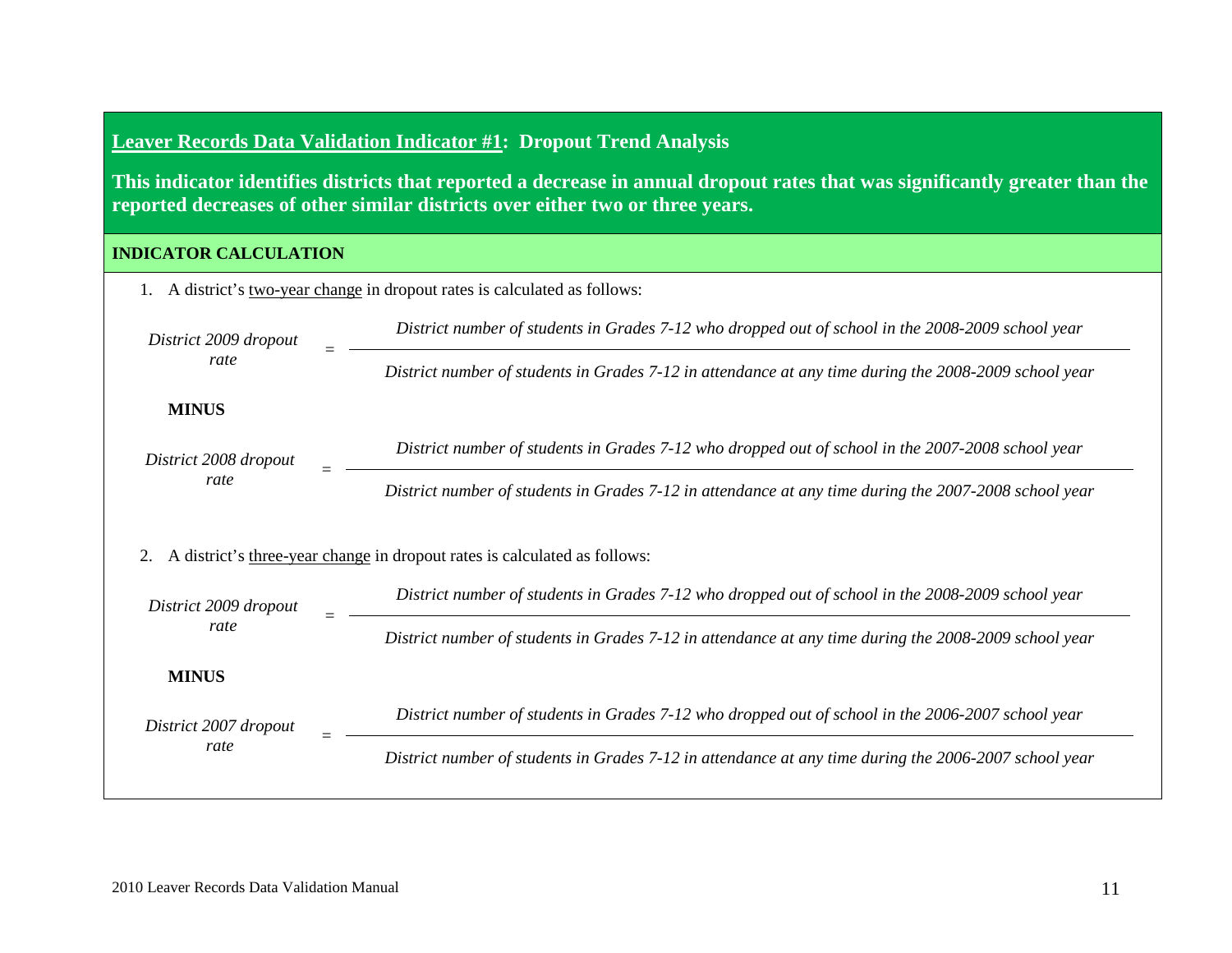| <b>MINIMUM SIZE REQUIREMENTS</b>                                                                                                                                                           | <b>NOTES</b>                                                                                                                                                                                                                                                                                                                                                                                                                                                                            |
|--------------------------------------------------------------------------------------------------------------------------------------------------------------------------------------------|-----------------------------------------------------------------------------------------------------------------------------------------------------------------------------------------------------------------------------------------------------------------------------------------------------------------------------------------------------------------------------------------------------------------------------------------------------------------------------------------|
| At least 10 Grade 7-12 students in attendance anytime during each<br>school year evaluated and at least 5 Grade 7-12 students<br>designated as dropouts during each school year evaluated. | A district may be identified under this indicator if either its two-<br>year or three-year decrease in the Grade 7-12 dropout rates is<br>appreciably different from the two-year or three-year decrease in<br>the Grade 7-12 dropout rate for districts of the same type. This<br>change may be the result of accurate reporting of dropout data<br>by the district. Validation of accurate data is a critical safeguard<br>that helps ensure the integrity of the overall PBM system. |
|                                                                                                                                                                                            | District type is considered in this indicator. (See Appendix B).                                                                                                                                                                                                                                                                                                                                                                                                                        |
|                                                                                                                                                                                            | For additional information on the methodology for calculating the<br>annual dropout rate, see the Secondary School Completion and<br>Dropouts in Texas Public Schools report available at the following<br>web address: http://www.tea.state.tx.us/index4.aspx?id=4080.                                                                                                                                                                                                                 |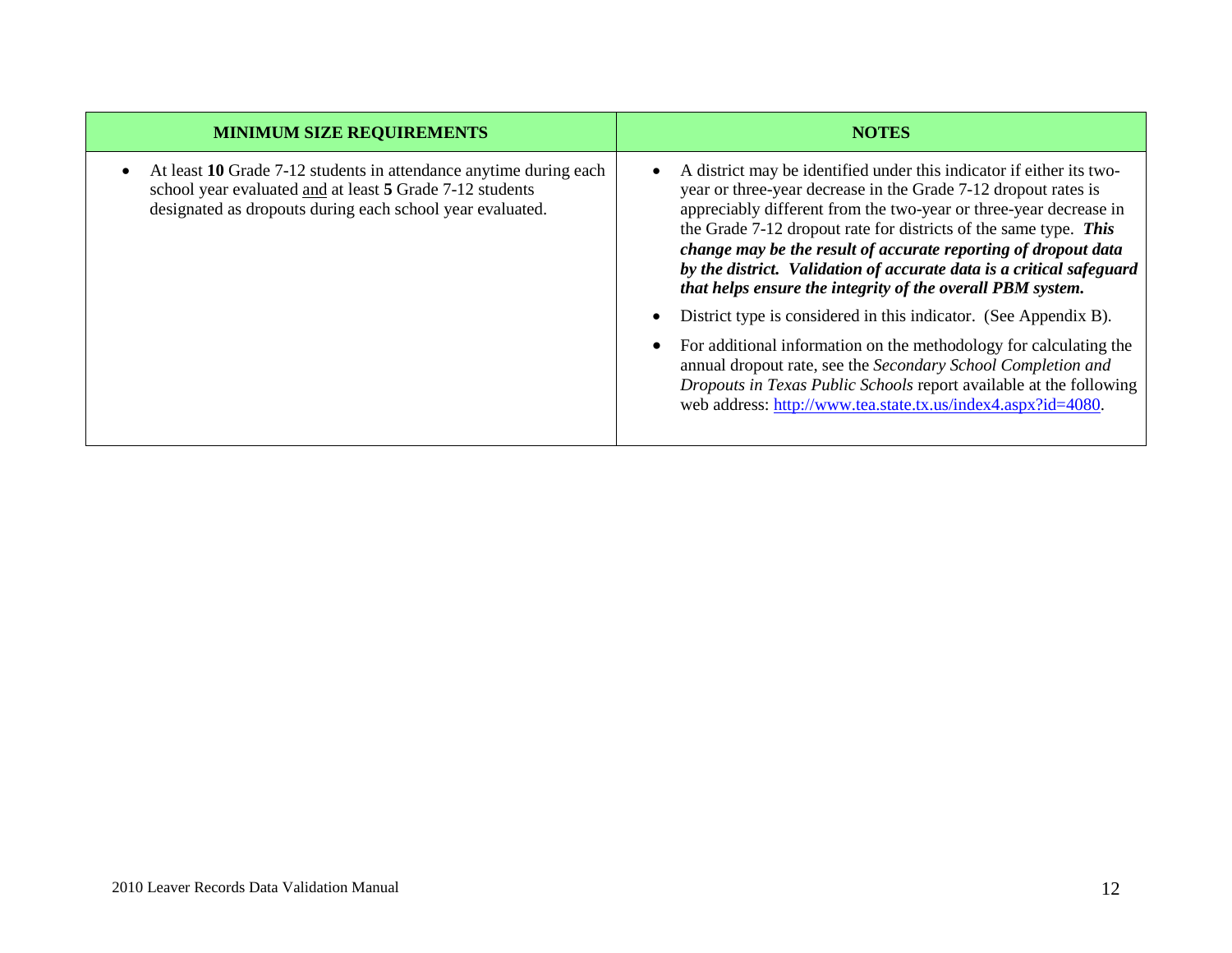## **Leaver Records Data Validation Indicator #2: Underreported Students**

**This indicator identifies districts not meeting the state standard for the count and/or percent of underreported students.**

#### **INDICATOR CALCULATION**

1. District count of underreported students:

*District count of underreported students* <sup>=</sup> *District number of 2008-2009 students in Grades 7-12 for whom none of the following statuses apply: graduate, previous graduate, returned on time, returned late migrant student, mover, other leaver, GED recipient, or dropout*

2. District percent of underreported students:

| District percent of    | District count of underreported students (see above)                                                                    |
|------------------------|-------------------------------------------------------------------------------------------------------------------------|
| underreported students | District number of 2008-2009 students in Grades 7-12 who are returning students, leavers, and underreported<br>students |

| <b>MINIMUM SIZE REQUIREMENTS</b>                                                                               | <b>NOTES</b>                                                                                                                                                                                                                                                                                    |
|----------------------------------------------------------------------------------------------------------------|-------------------------------------------------------------------------------------------------------------------------------------------------------------------------------------------------------------------------------------------------------------------------------------------------|
| Minimum Size Requirements: At least 5 underreported students<br>$\bullet$<br>(count) and at least 1.0% (rate). | A district is identified under this indicator if it does not meet the<br>standard for <u>one or both</u> of the following measures:<br>Count of underreported students: Must be fewer than or<br>equal to 150.<br>Percent of underreported students: Must be less than or<br>equal to $4.0\%$ . |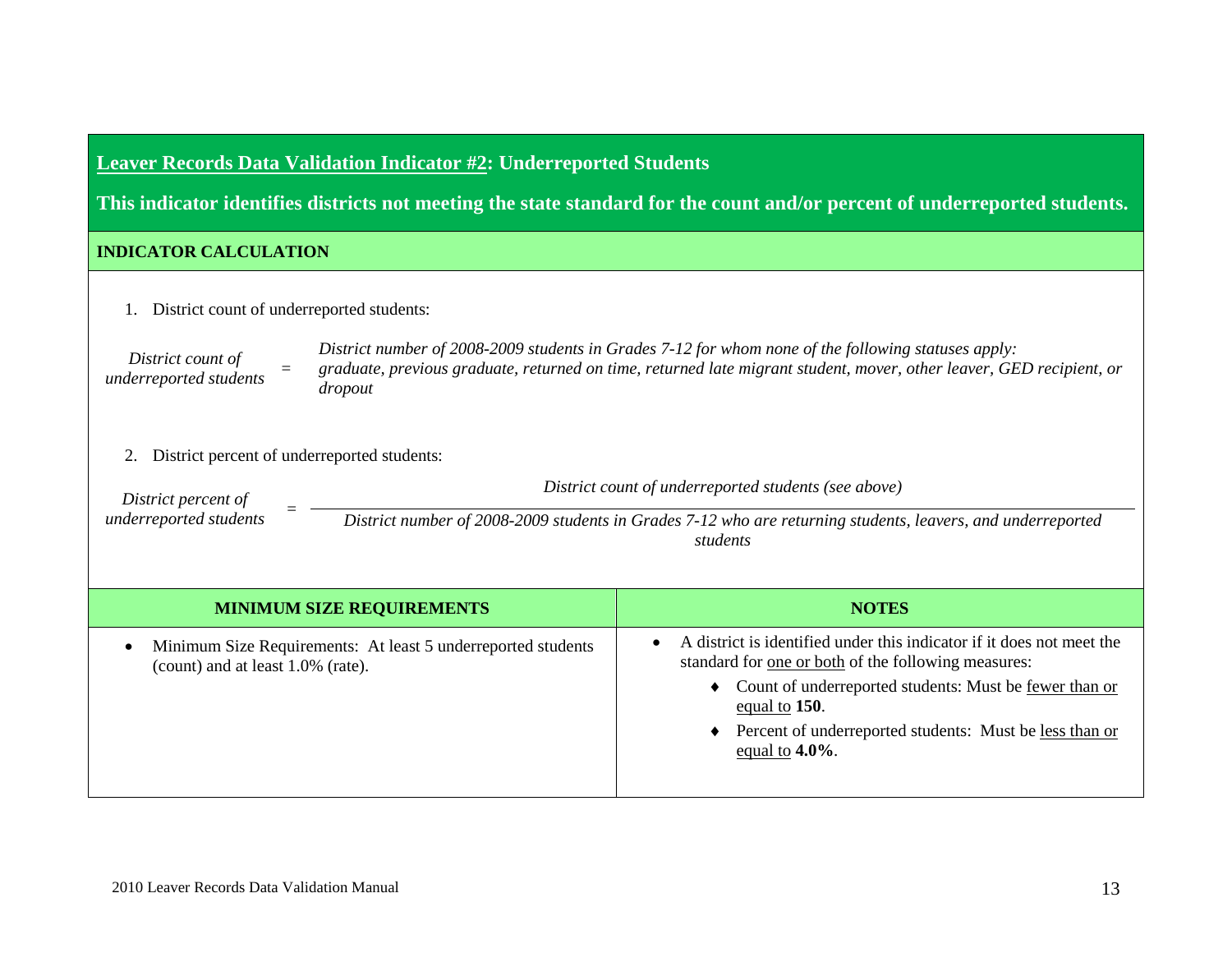**Leaver Records Data Validation Indicator #3: Zero Dropouts and Use of Other Exit Leaver Codes**

**This indicator identifies districts with zero dropouts and a potentially anomalous use of other exit leaver codes.**

#### **INDICATOR CALCULATION**

*District number of 2008-2009 students in Grades 7-12 reported with Leaver Codes 16, 24, 60, 81, and 82*

*District percent other exit leaver code usage* <sup>=</sup>

*District number of 2008-2009 students in Grades 7-12 reported with any non-graduate, non-dropout Leaver Code*

| <b>MINIMUM SIZE REQUIREMENTS AND LEAVER CODES</b>                                                                                                                         | <b>NOTES</b>                                                                                                                                                                                                                                                                                                                                                               |
|---------------------------------------------------------------------------------------------------------------------------------------------------------------------------|----------------------------------------------------------------------------------------------------------------------------------------------------------------------------------------------------------------------------------------------------------------------------------------------------------------------------------------------------------------------------|
| Minimum Size Requirements: At least 10 leavers.<br>The percent leaver code usage is calculated collectively across the<br>following Leaver Codes: 16, 24, 60, 81, and 82. | A district with zero dropouts and a potentially anomalous use of<br>other exit leaver codes may be identified under this indicator.<br>This use of other exit leaver codes may be the result of accurate<br>reporting of leaver data by the district. Validation of accurate<br>data is a critical safeguard that helps ensure the integrity of the<br>overall PBM system. |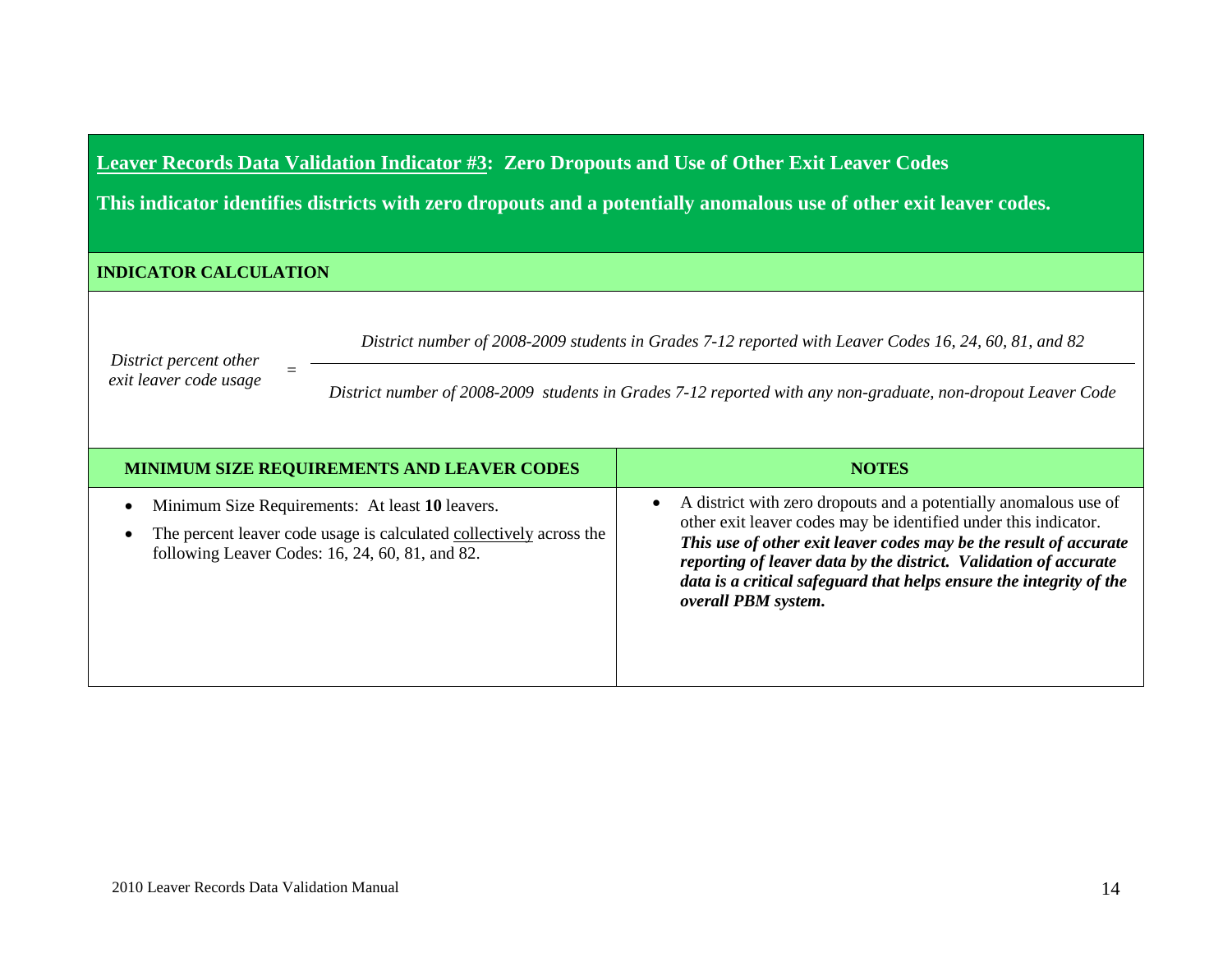**Leaver Records Data Validation Indicator #4: Use of One or More Leaver Codes**

**This indicator identifies districts with a potentially anomalous use of one or more leaver codes.**

#### **INDICATOR CALCULATION**

*District number of 2008-2009 students in Grades 7-12 reported with a Leaver Code from the list below*

*District percent leaver code usage* <sup>=</sup>

*District number of 2008-2009 students in Grades 7-12 reported with any non-graduate, non-dropout Leaver Code*

| <b>MINIMUM SIZE REQUIREMENTS AND LEAVER CODES</b>                                                                                                                                                             | <b>NOTES</b>                                                                                                                                                                                                                                                                                                                                                                                                                                                                                                                                                                     |
|---------------------------------------------------------------------------------------------------------------------------------------------------------------------------------------------------------------|----------------------------------------------------------------------------------------------------------------------------------------------------------------------------------------------------------------------------------------------------------------------------------------------------------------------------------------------------------------------------------------------------------------------------------------------------------------------------------------------------------------------------------------------------------------------------------|
| Minimum Size Requirements: At least 10 leavers.<br>The percent leaver code usage is calculated individually for each<br>of the following Leaver Codes: 03, 16, 24, 60, 66, 78, 81, 82, 83,<br>85, 86, and 87. | The district's number of leavers reported with each code listed is<br>divided by the district's total number of non-graduate, non-<br>dropout leavers, and the usage rate for each code is calculated. A<br>district may be identified under this indicator if its usage of one or<br>more leaver codes is potentially anomalous. This use of one or<br>more leaver codes may be the result of accurate reporting of<br>leaver data by the district. Validation of accurate data is a<br>critical safeguard that helps ensure the integrity of the overall<br><b>PBM</b> system. |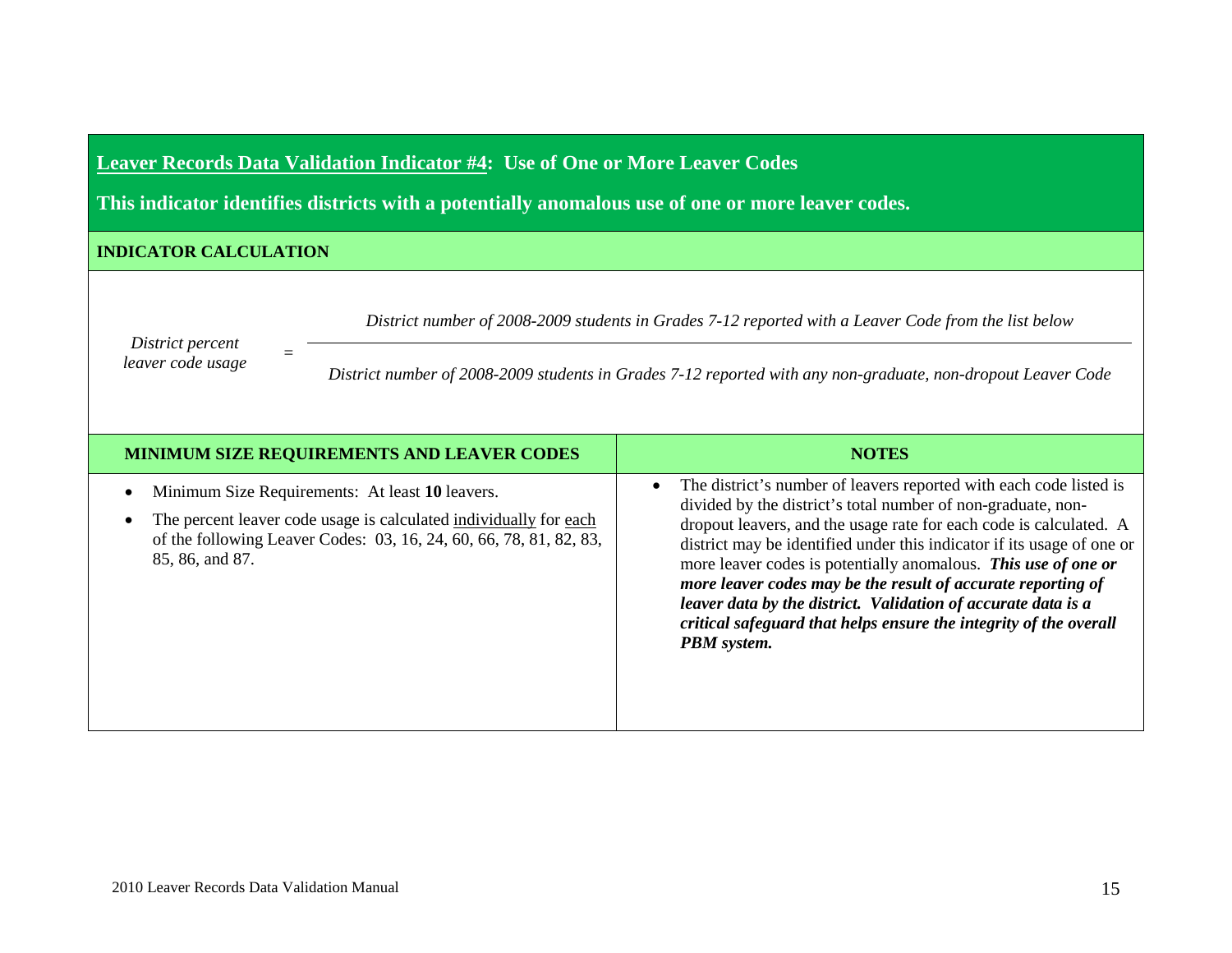**Leaver Records Data Validation Indicator #5: Missing PET Submission (August 23, 2010 - September 17, 2010)** 

**This indicator identifies districts that did not complete at least one PET submission between August 23, 2010 and September 17, 2010.** 

#### **INDICATOR CALCULATION**

*PID Enrollment Tracking queries are used to identify districts with no PET submissions during the period of August 23, 2010 through September 17, 2010.*

| MINIMUM SIZE REQUIREMENTS AND LEAVER CODES | <b>NOTES</b>                                                                                                                                                                          |
|--------------------------------------------|---------------------------------------------------------------------------------------------------------------------------------------------------------------------------------------|
| Not applicable.                            | For additional information on PET, see Appendix G of the<br>2009-2010 PEIMS Data Standards available at the following<br>web address: http://www.tea.state.tx.us/index4.aspx?id=3014. |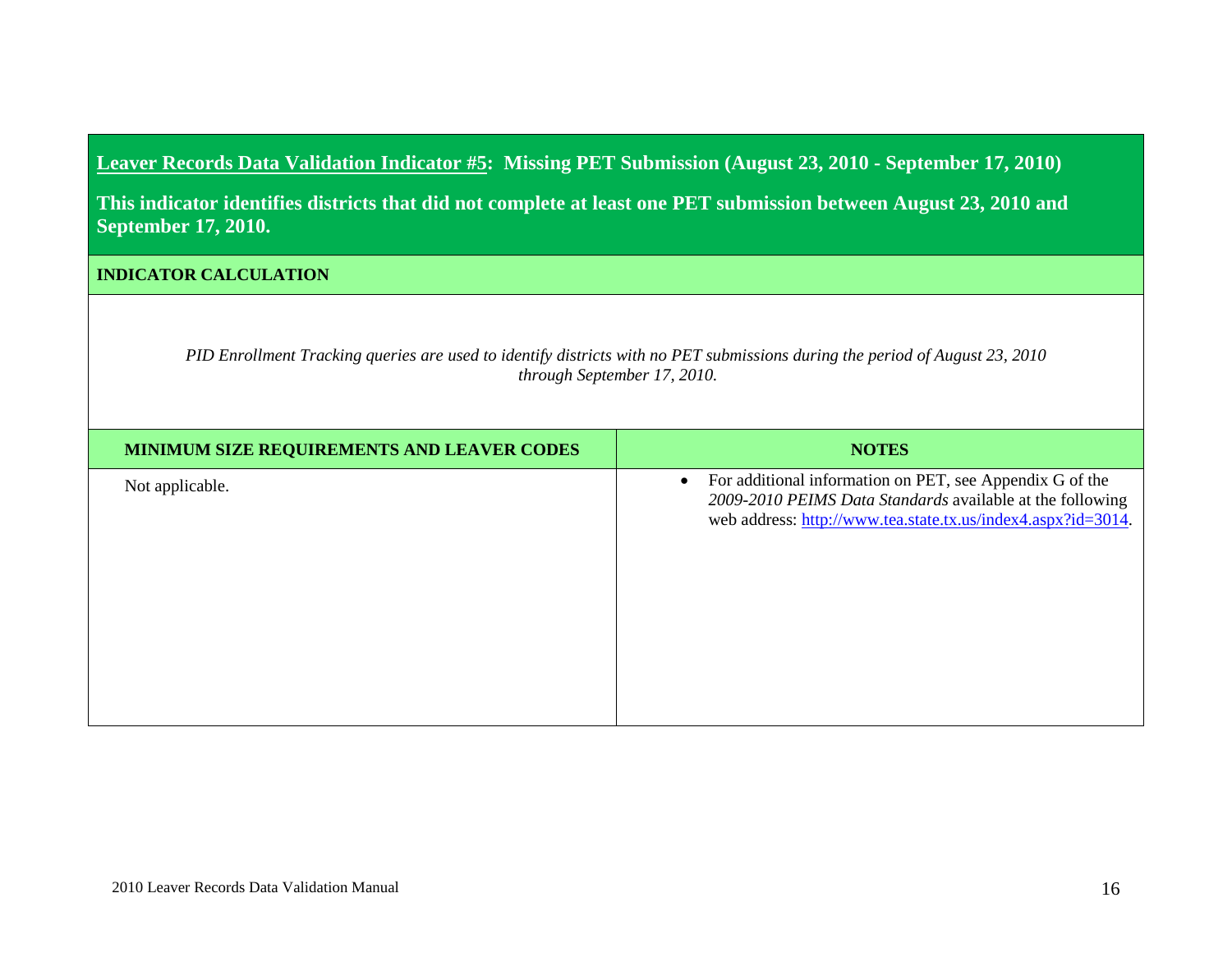**Leaver Records Data Validation Indicator #6: Missing PET Submission (2009-2010 Reporting Year)**

**This indicator identifies districts that did not complete at least one PET submission during the 2009-2010 reporting year.**

#### **INDICATOR CALCULATION**

*PID Enrollment Tracking queries are used to identify districts with no PET Submissions during the period of August 24, 2009 through June 30, 2010.*

| MINIMUM SIZE REQUIREMENTS AND LEAVER CODES | <b>NOTES</b>                                                                                                                                                                          |
|--------------------------------------------|---------------------------------------------------------------------------------------------------------------------------------------------------------------------------------------|
| Not applicable.                            | For additional information on PET, see Appendix G of the<br>2009-2010 PEIMS Data Standards available at the following<br>web address: http://www.tea.state.tx.us/index4.aspx?id=3014. |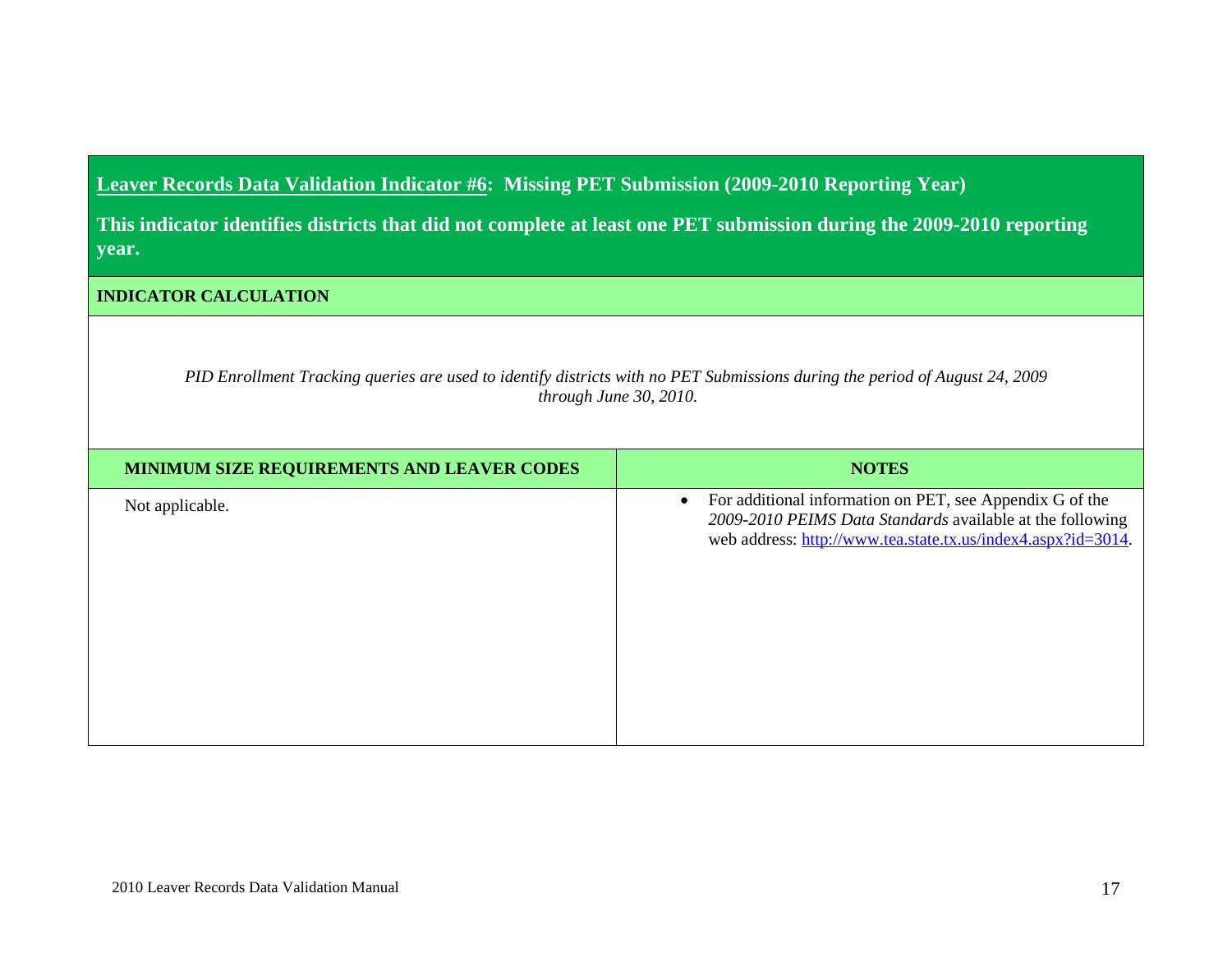**Leaver Records Data Validation Indicator #7: Continuing Students' Dropout Rate (Class of 2008), as of Fall 2009 (Report Only)**

**This indicator reports the dropout rate of students from the Class of 2008 who returned to school after the 2007-2008 school year.**

#### **INDICATOR CALCULATION**

=

*Continuing Students' Dropout Rate (Class of 2008), as of Fall 2009*

*District number of continuers who had dropped out by the fall of 2009*

*District number of students from the Class of 2008 who continued ("continuers")*

| <b>MINIMUM SIZE REQUIREMENTS AND LEAVER CODES</b>                                                                                                                                                                                   | <b>NOTES</b>                                                                                                                                                                                                                                                                                                                                                                               |
|-------------------------------------------------------------------------------------------------------------------------------------------------------------------------------------------------------------------------------------|--------------------------------------------------------------------------------------------------------------------------------------------------------------------------------------------------------------------------------------------------------------------------------------------------------------------------------------------------------------------------------------------|
| Minimum size requirements do not apply to this indicator.<br>$\bullet$<br>However, only districts with a denominator greater than zero (i.e.,<br>at least one "continuer") will have data available to report on this<br>indicator. | • This is a Report Only indicator for 2010. It is reported for district<br>information and planning purposes.<br>• For additional information on the methodology for calculating the<br>annual dropout rate, see the Secondary School Completion and<br>Dropouts in Texas Public Schools report available at the following<br>web address: http://www.tea.state.tx.us/index4.aspx?id=4080. |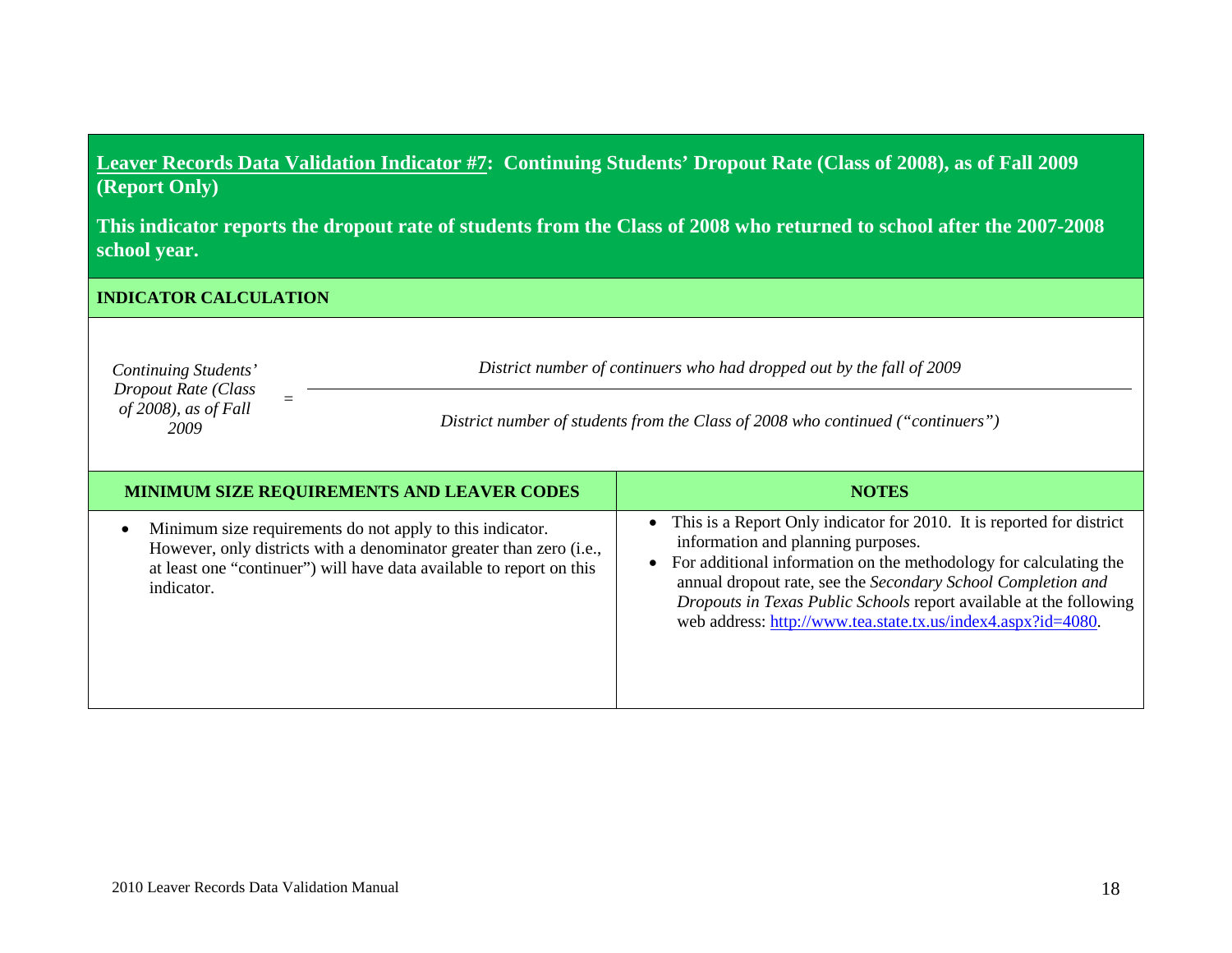## Section III

# Appendices

2010 Leaver Records Data Validation Manual 19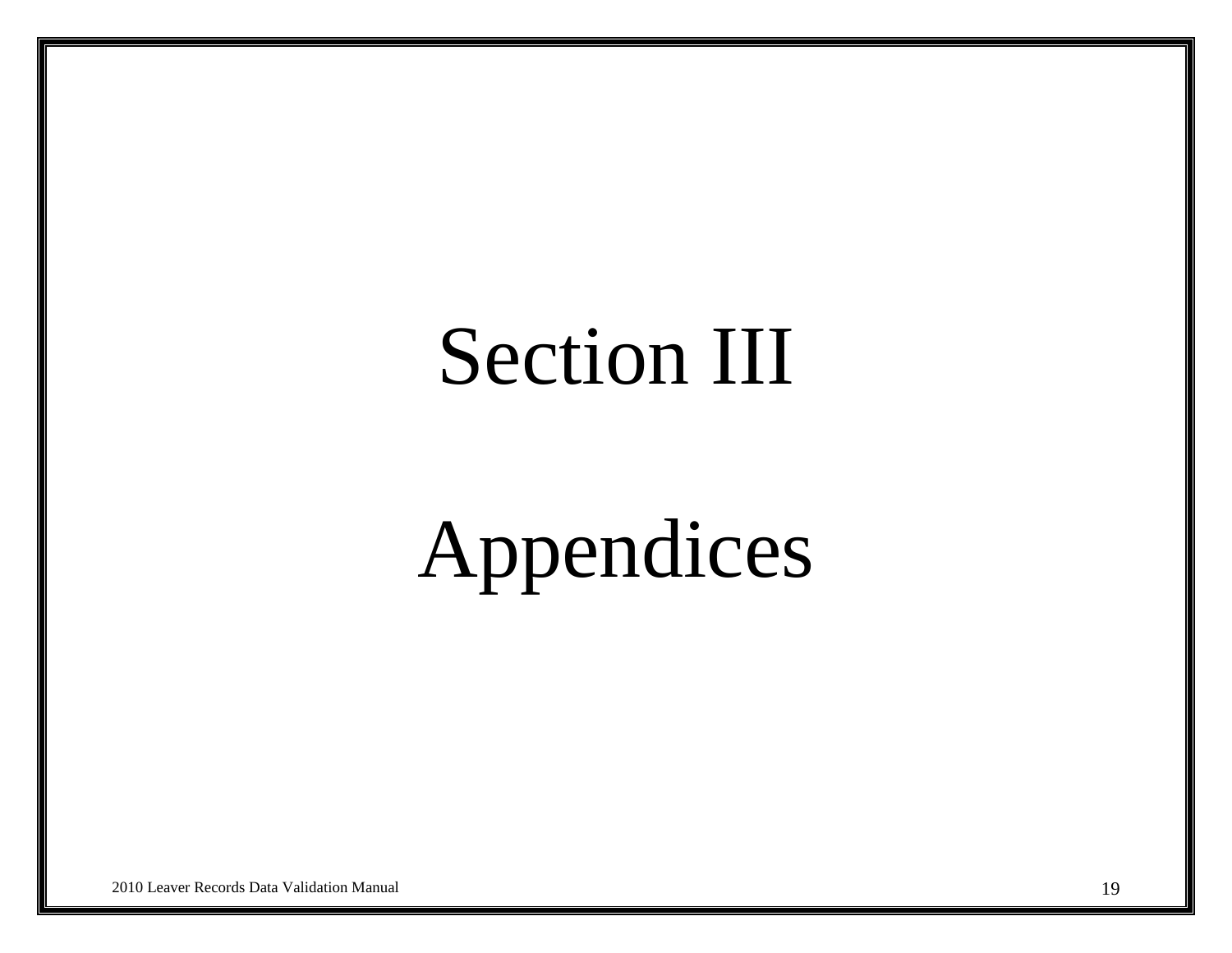*This Page Intentionally Left Blank*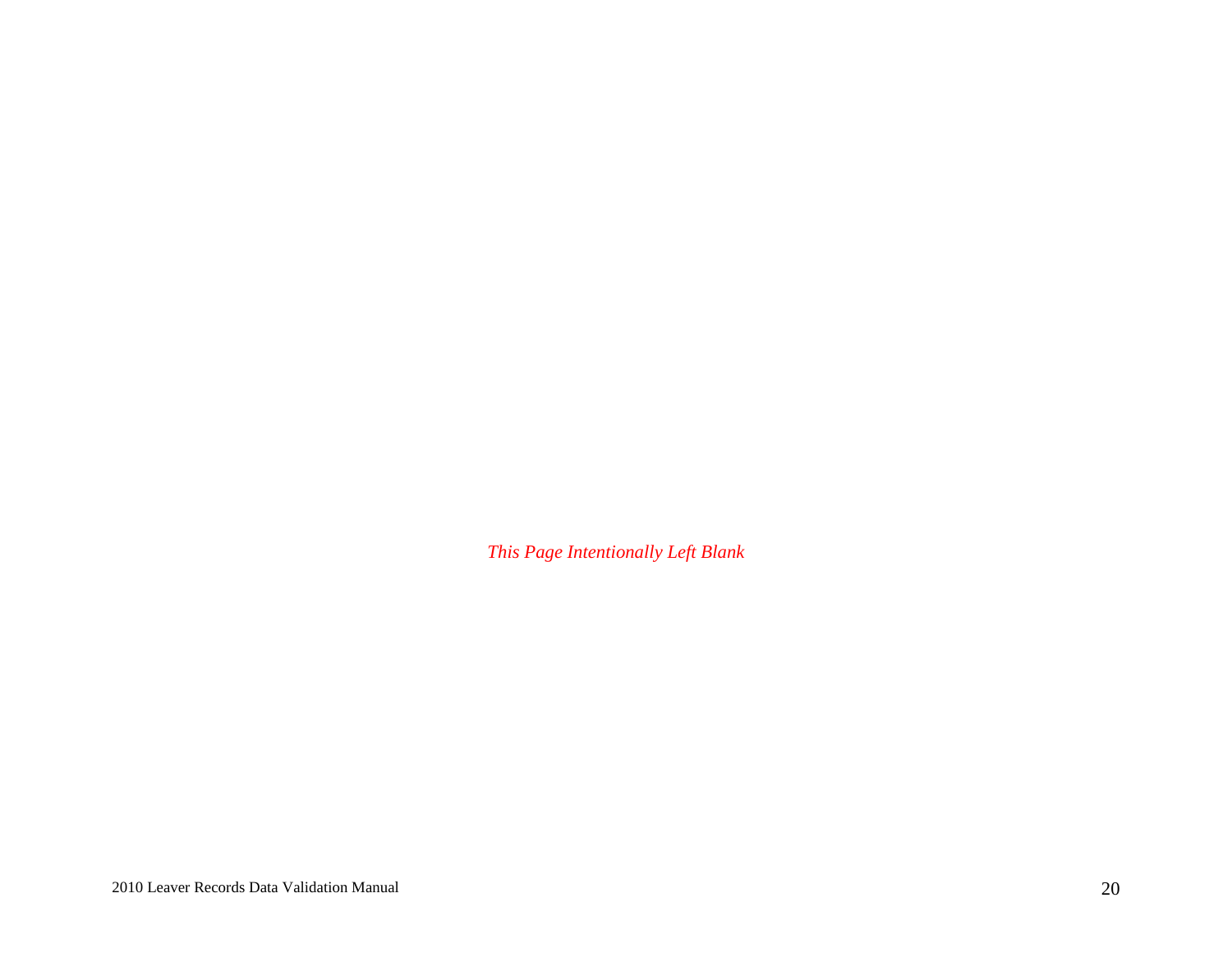#### **Appendix A:**

#### **List of Leaver Reason Codes**

- $\bullet$  01 = Student graduated from a campus in this district or charter
- $\bullet$  03 = Student died while enrolled in school or during the summer break after completing the prior school year
- $16 =$  Student withdrew from/left school to return to family's home country
- $\bullet$  24 = Student withdrew from/left school to enter college and is working towards an Associate's or Bachelor's degree
- $\bullet$  60 = Student withdrew from/left school for home schooling
- 66 = Student was removed by Child Protective Services and the district has not been informed of the student's current status or enrollment
- $78 =$  Student was expelled under the provisions of TEC §37.007 and cannot return to school
- $\bullet$  81 = Student withdrew from/left school to enroll in a private school in Texas
- 82 = Student withdrew from/left school to enroll in a public or private school outside Texas
- $\bullet$  83 = Student was withdrawn from school by the district when the district discovered that the student was not a resident at the time of enrollment, had falsified enrollment information, or had not provided proof of identification or immunization records
- 85 = Student graduated outside Texas before entering a Texas public school, entered a public school, and left again
- $\bullet$  86 = Student completed the GED outside Texas
- 87 = Student withdrew from/left school to enroll in the Texas Tech University ISD High School Diploma Program or the University of Texas at Austin High School Diploma Program
- 98 = Other (reason unknown or not listed above)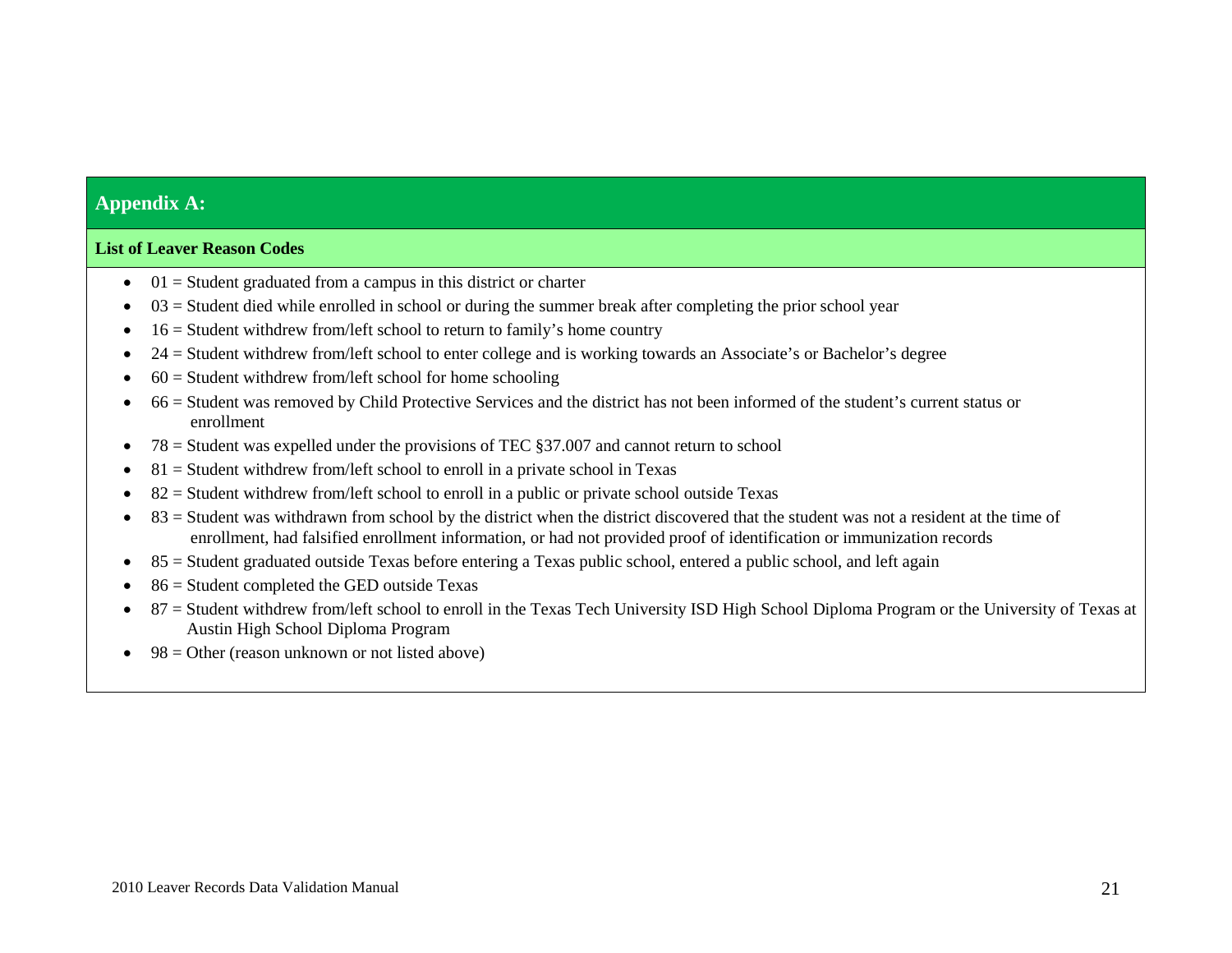*This Page Intentionally Left Blank*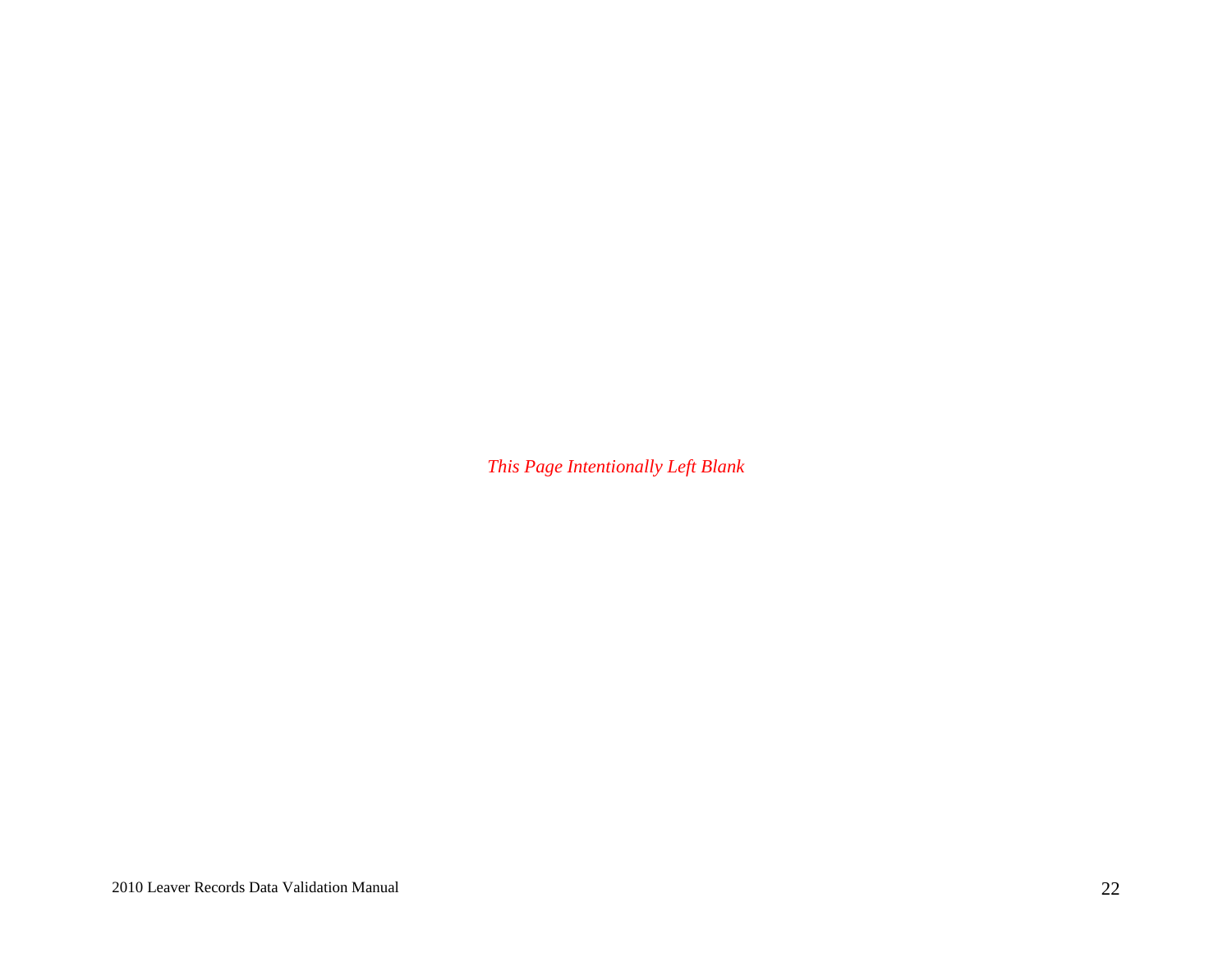#### **Appendix B:**

#### **Brief Descriptions of District Type Classifications, 2008-2009**

- 1. Major Urban A district is classified as major urban if: (a) it is located in a county with a population of at least 735,000; (b) its enrollment is the largest in the county or at least 75 percent of the largest district enrollment in the county; and (c) at least 35 percent of enrolled students are economically disadvantaged. A student is reported as economically disadvantaged if he or she is eligible for free or reduced-price meals under the National School Lunch and Child Nutrition Program. Example: Austin ISD (227901).
- 2. Major Suburban A district is classified as major suburban if: (a) it does not meet the criteria for classification as major urban; (b) it is contiguous to a major urban district; and (c) its enrollment is at least 3 percent that of the contiguous major urban district or at least 4,500 students. A district also is classified as major suburban if: (a) it does not meet the criteria for classification as major urban; (b) it is not contiguous to a major urban district; (c) it is located in the same county as a major urban district; and (d) its enrollment is at least 15 percent that of the nearest major urban district in the county or at least 4,500 students. Examples: Goose Creek ISD (101911) and Castleberry ISD (220917).
- 3. Other Central City  $A$  district is classified as other central city if: (a) it does not meet the criteria for classification in either of the previous subcategories; (b) it is not contiguous to a major urban district; (c) it is located in a county with a population of between 100,000 and 734,999; and (d) its enrollment is the largest in the county or at least 75 percent of the largest district enrollment in the county. Examples: Brownsville ISD (031901) and McAllen ISD (108906).
- 4. Other Central City Suburban A district is classified as other central city suburban if: (a) it does not meet the criteria for classification in any of the previous subcategories; (b) it is located in a county with a population of between 100,000 and 734,999; and (c) its enrollment is at least 15 percent of the largest district enrollment in the county. A district also is other central city suburban if: (a) it does not meet the criteria for classification in any of the previous subcategories; (b) it is contiguous to an other central city district; (c) its enrollment is greater than 3 percent that of the contiguous other central city district; and (d) its enrollment exceeds the median district enrollment of 739 students for the state. Examples: Port Arthur ISD (123907) and Harlingen CISD (031903).
- 5. Independent Town A district is classified as independent town if: (a) it does not meet the criteria for classification in any of the previous subcategories; (b) it is located in a county with a population of 25,000 to 99,999; and (c) its enrollment is the largest in the county or greater than 75 percent of the largest district enrollment in the county. Examples: Victoria ISD (235902) and Winnsboro ISD (250907).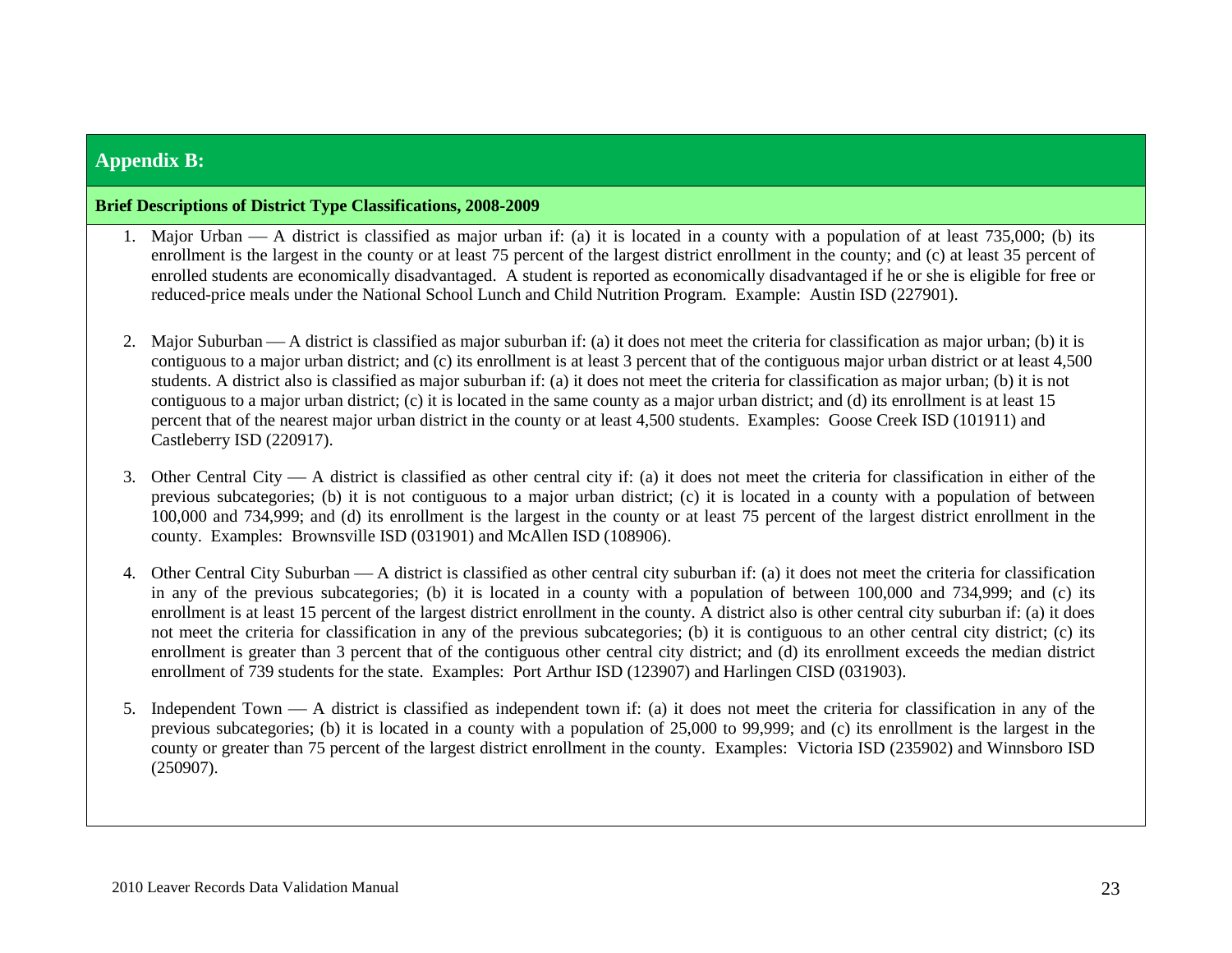#### **Appendix B:**

#### **Brief Descriptions of District Type Classifications, 2008-2009**

- 6. Non-Metropolitan: Fast Growing A district is classified as non-metropolitan: fast growing if: (a) it does not meet the criteria for classification in any of the previous subcategories; (b) it has an enrollment of at least 300 students; and (c) its enrollment has increased by at least 20 percent over the past five years. Example: Jarrell ISD (246907).
- 7. Non-Metropolitan: Stable A district is classified as non-metropolitan: stable if: (a) it does not meet the criteria for classification in any of the previous subcategories; and (b) its enrollment exceeds the median district enrollment for the state. Example: Snyder ISD (208902).
- 8. Rural A district is classified as rural if it does not meet the criteria for classification in any of the previous subcategories. A rural district has either: (a) an enrollment of between 300 and the median district enrollment for the state and an enrollment growth rate over the past five years of less than 20 percent; or (b) an enrollment of less than 300 students. Example: Dew ISD (081906).
- 9. Charter School Districts Open-enrollment charter schools operating within a facility of a nonprofit or government entity or an institution of higher education.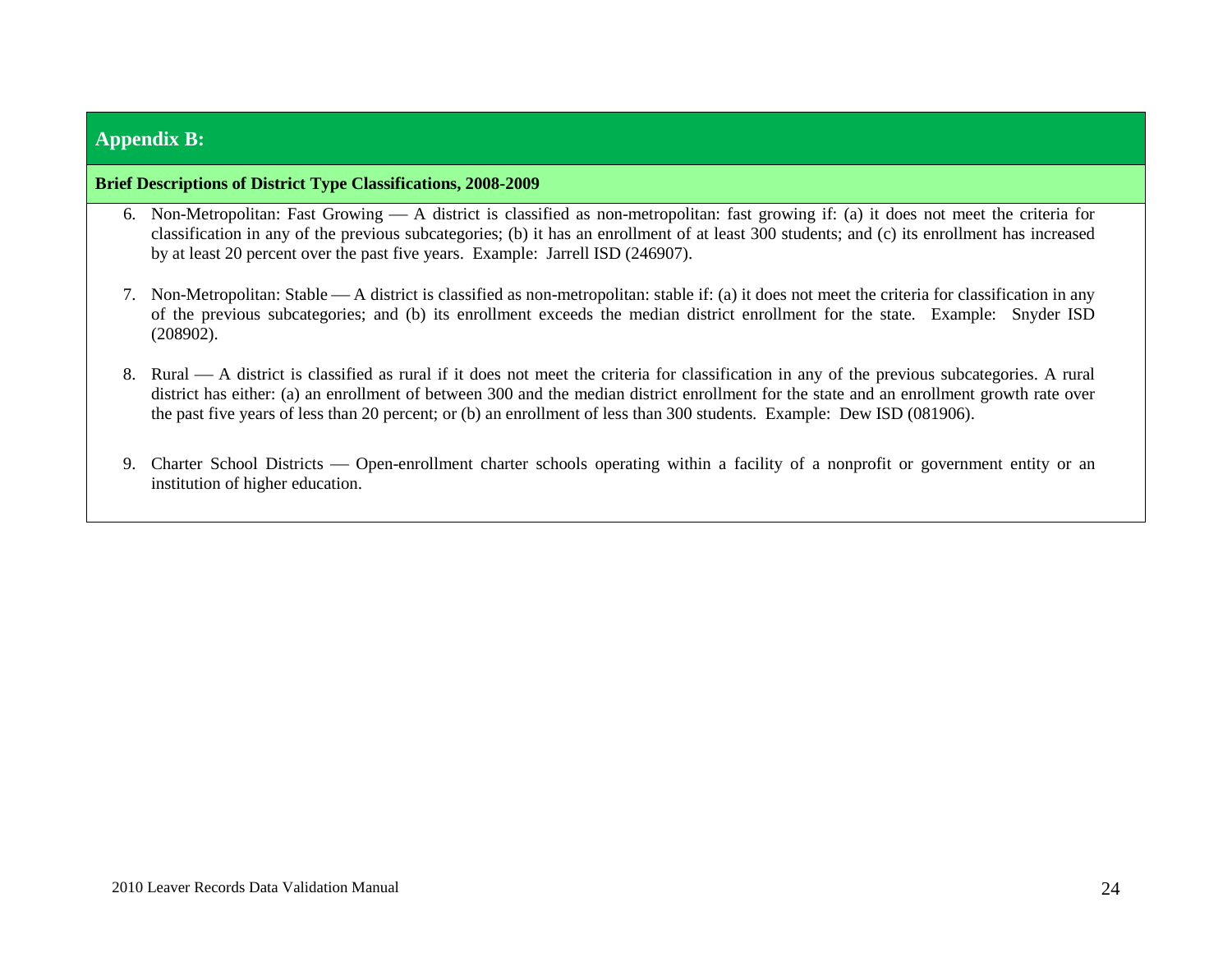| <b>Full Name</b>          | <b>Region</b>  | <b>City</b>           | <b>Phone</b>            | <b>Email Address</b>      |
|---------------------------|----------------|-----------------------|-------------------------|---------------------------|
| DR LISA CONNER            | $\mathbf{1}$   | <b>EDINBURG</b>       | $(956)$ 984-6027        | lconner@esc1.net          |
| <b>DAN BAEN</b>           | $\overline{2}$ | <b>CORPUS CHRISTI</b> | $(361) 561 - 8415$      | dan.baen@esc2.us          |
| <b>ANDI KUYATT</b>        | $\overline{2}$ | <b>CORPUS CHRISTI</b> | $(361) 561 - 8516$      | andi.kuyatt@esc2.us       |
| DR SONIA A PEREZ          | $\overline{2}$ | <b>CORPUS CHRISTI</b> | $(361) 561 - 8407$      | sonia.perez@esc2.us       |
| <b>KATHY GRAHAM</b>       | 3              | <b>VICTORIA</b>       | (361) 573-0731 ext:324  | kgraham@esc3.net          |
| <b>NANCY SANDLIN</b>      | 3              | <b>VICTORIA</b>       | (361) 573-0731 ext:252  | nsandlin@esc3.net         |
| <b>SHERRI MCCORD</b>      | $\overline{4}$ | <b>HOUSTON</b>        | $(713) 744 - 6596$      | smccord@esc4.net          |
| <b>LISOLETTE THOMPSON</b> | 4              | <b>HOUSTON</b>        | $(713) 744 - 6357$      | lthompson@esc4.net        |
| FRED SHAFER, JR           | $\overline{4}$ | <b>HOUSTON</b>        | $(713) 744 - 6586$      | fshafer@esc4.net          |
| <b>MONICA MAHFOUZ</b>     | 5              | <b>BEAUMONT</b>       | $(409)$ 923-5411        | mmahfouz@esc5.net         |
| <b>JAYNE TAVENNER</b>     | 6              | <b>HUNTSVILLE</b>     | $(936)$ 435-8242        | jtavenner@esc6.net        |
| <b>BETH NESMITH</b>       | 6              | <b>HUNTSVILLE</b>     | $(936)$ 435-8252        | bnesmith@esc6.net         |
| <b>SHARON LUSK</b>        | $\overline{7}$ | <b>KILGORE</b>        | $(903)$ 988-6908        | slusk@esc7.net            |
| PAM ALBRITTON             | 8              | MT PLEASANT           | (903) 572-8551 ext:2762 | palbritton@reg8.net       |
| <b>KARLA COKER</b>        | 8              | MT PLEASANT           | (903) 572-8551 ext:2731 | kcoker@reg8.net           |
| SHERYL PAPPA              | 8              | MT PLEASANT           | (903) 572-8551 ext:2781 | spappa@reg8.net           |
| <b>MICKI WESLEY</b>       | 9              | <b>WICHITA FALLS</b>  | (940) 322-6928 ext:370  | micki.wesley@esc9.net     |
| <b>JEAN ASHTON</b>        | 9              | <b>WICHITA FALLS</b>  | (940) 322-6928          | jean.ashton@esc9.net      |
| <b>WES PIERCE</b>         | 9              | <b>WICHITA FALLS</b>  | $(940)$ 322-6928        | wes.pierce@esc9.net       |
| <b>ANJELA SCHLEGEL</b>    | 9              | <b>WICHITA FALLS</b>  | $(940)$ 322-6928        | Anjela.Schlegel@esc9.net  |
| <b>JAN MOBERLEY</b>       | 10             | <b>RICHARDSON</b>     | $(972)$ 348-1426        | jan.moberley@region10.org |
| DR ELIZABETH ROWLAND      | 11             | FORT WORTH            | $(817) 740 - 7625$      | erowland@esc11.net        |
| STEPHANIE KUCERA          | 12             | <b>WACO</b>           | $(254) 297 - 1154$      | skucera@esc12.net         |
| <b>SHARON FREDRIKSSON</b> | 12             | <b>WACO</b>           | $(254) 297 - 1158$      | sfredriksson@esc12.net    |

## **Appendix C: ESC Performance-Based Monitoring Contacts**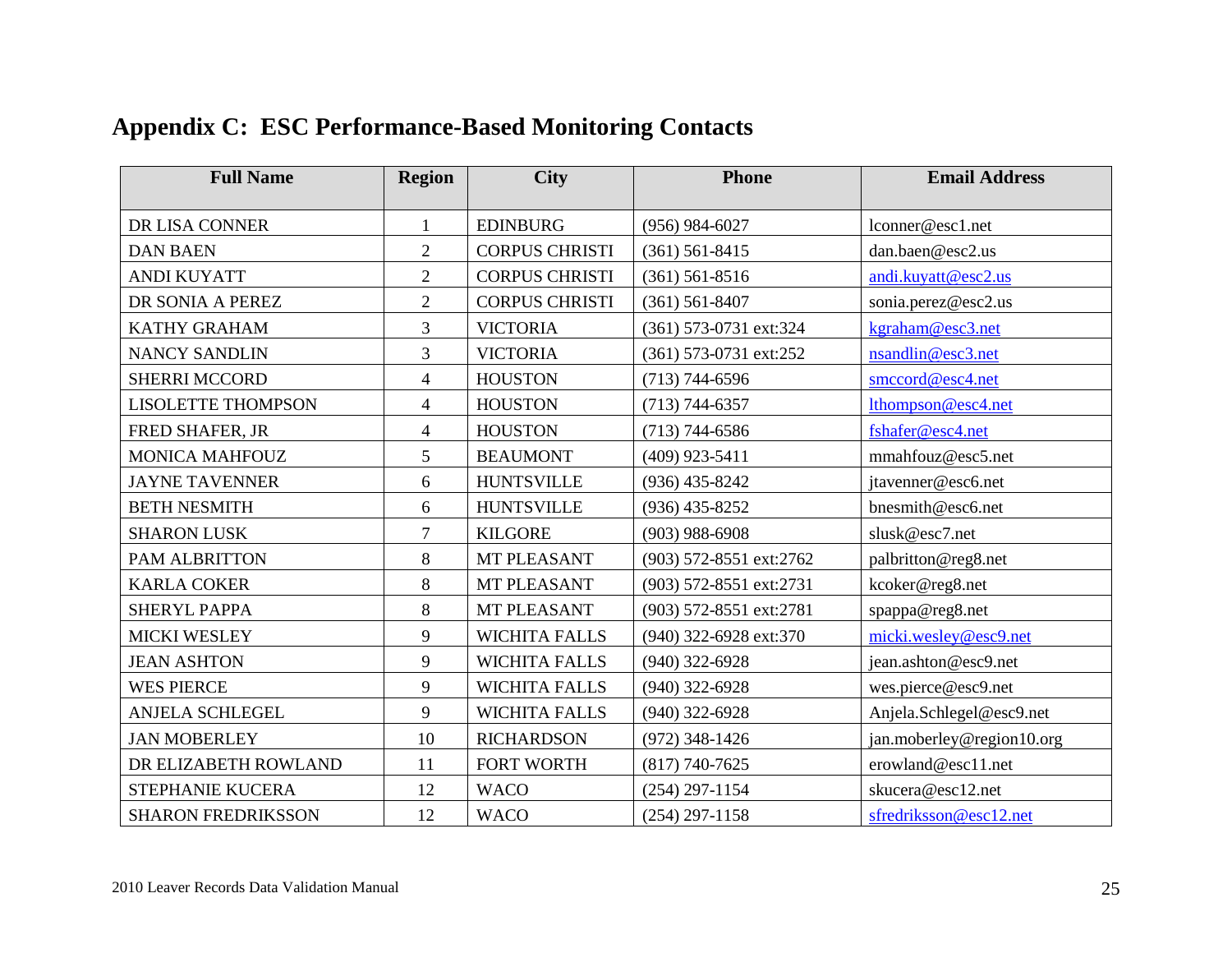| <b>Full Name</b>         | <b>Region</b> | <b>City</b>        | <b>Phone</b>           | <b>Email Address</b>           |
|--------------------------|---------------|--------------------|------------------------|--------------------------------|
| <b>KRIS MUNRO</b>        | 12            | <b>WACO</b>        | $(254)$ 297-1134       | kmunro@esc12.net               |
| <b>CHRISTINE HOLECEK</b> | 12            | <b>WACO</b>        | $(254)$ 297-1284       | cholecek@esc12.net             |
| LOU ANN OLSON            | 12            | <b>WACO</b>        | $(254)$ 297-1116       | lolson@esc12.net               |
| <b>CRAIG HENDERSON</b>   | 13            | <b>AUSTIN</b>      | $(512)$ 919-5390       | craig.henderson@esc13.txed.net |
| <b>EMILIA MORENO</b>     | 14            | <b>ABILENE</b>     | $(325)$ 675-8610       | emoreno@esc14.net              |
| <b>JUDY LISEWSKY</b>     | 15            | <b>SAN ANGELO</b>  | (325) 658-6571 ext:158 | judy.lisewsky@netxv.net        |
| <b>SHIRLEY CLARK</b>     | 16            | <b>AMARILLO</b>    | $(806)$ 677-5130       | shirley.clark@esc16.net        |
| <b>DEANN DRAKE</b>       | 17            | <b>LUBBOCK</b>     | $(806)$ 281-5819       | deann@esc17.net                |
| <b>KAYE ORR</b>          | 18            | <b>MIDLAND</b>     | (432) 567-3244         | kayeorr@esc18.net              |
| <b>JOHN PETREE</b>       | 18            | <b>MIDLAND</b>     | (432) 561-4385         | jpetree@esc18.net              |
| <b>LEE LENTZ-EDWARDS</b> | 18            | <b>MIDLAND</b>     | (432) 563-2380         | llentz@esc18.net               |
| <b>REBECCA ONTIVEROS</b> | 19            | <b>EL PASO</b>     | $(915) 780 - 5093$     | rontiveros@esc19.net           |
| <b>ANTHONY FRAGA</b>     | 19            | <b>EL PASO</b>     | $(915) 780 - 6553$     | afraga@esc19.net               |
| SHEILA COLLAZO           | 20            | <b>SAN ANTONIO</b> | $(210)$ 370-5481       | sheila.collazo@esc20.net       |
| <b>DAWN WHITE</b>        | 20            | <b>SAN ANTONIO</b> | $(210)$ 370-5402       | dawn.white@esc20.net           |
| <b>MICHAEL HANSON</b>    | 20            | <b>SAN ANTONIO</b> | $(210)$ 370-5451       | michael.hanson@esc20.net       |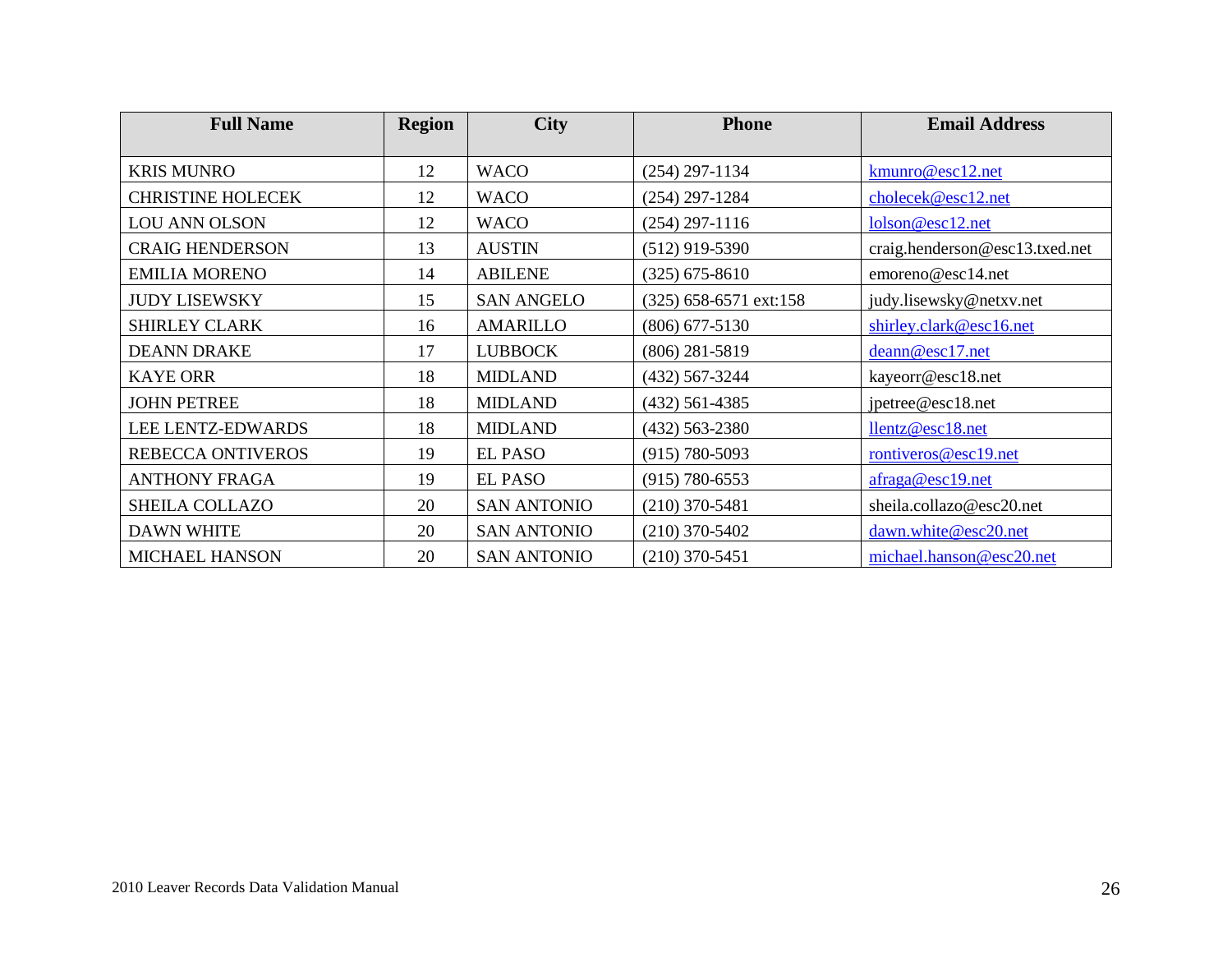## **Section IV: Comments and Questions**

| <b>COMMENTS AND QUESTIONS</b>                 |                                                                                                                                                   |  |
|-----------------------------------------------|---------------------------------------------------------------------------------------------------------------------------------------------------|--|
|                                               | Questions about the 2010 Leaver Records Data Validation Indicators should be addressed to:                                                        |  |
| <b>Address:</b>                               | <b>Division of Performance-Based Monitoring</b><br><b>Texas Education Agency</b><br>1701 North Congress Avenue<br><b>Austin, Texas 78701-1494</b> |  |
| <b>Phone:</b><br><b>Fax:</b><br><b>Email:</b> | $(512)$ 936-6426<br>$(512)$ 475-3880<br>pbm@tea.state.tx.us                                                                                       |  |
|                                               |                                                                                                                                                   |  |

#### **Comments on the Leaver Records Data Validation Indicators:**

Comments on the 2010 Leaver Records Data Validation Indicators are welcome and will assist the agency in its evaluation and future development efforts. Comments may be submitted to **Rachel Harrington, Director, Division of Performance-Based Monitoring, Texas Education Agency, 1701 North Congress Avenue, Austin, Texas 78701-1494 or sent via e-mail to [pbm@tea.state.tx.us.](mailto:pbm@tea.state.tx.us)** Comments should be provided no later than February 15, 2011, in order to allow sufficient time for consideration in the 2011 data validation development cycle.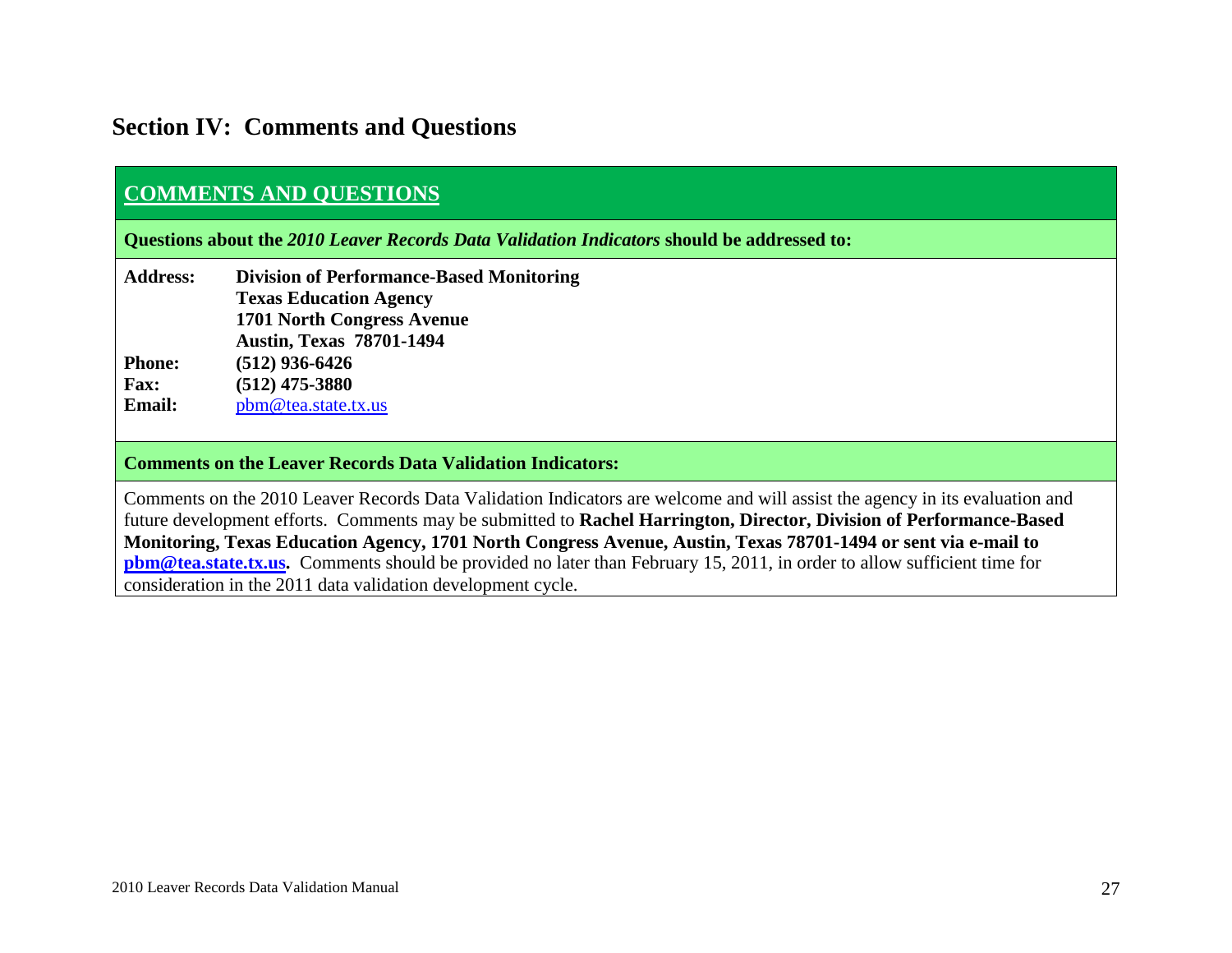*This Page Intentionally Left Blank*